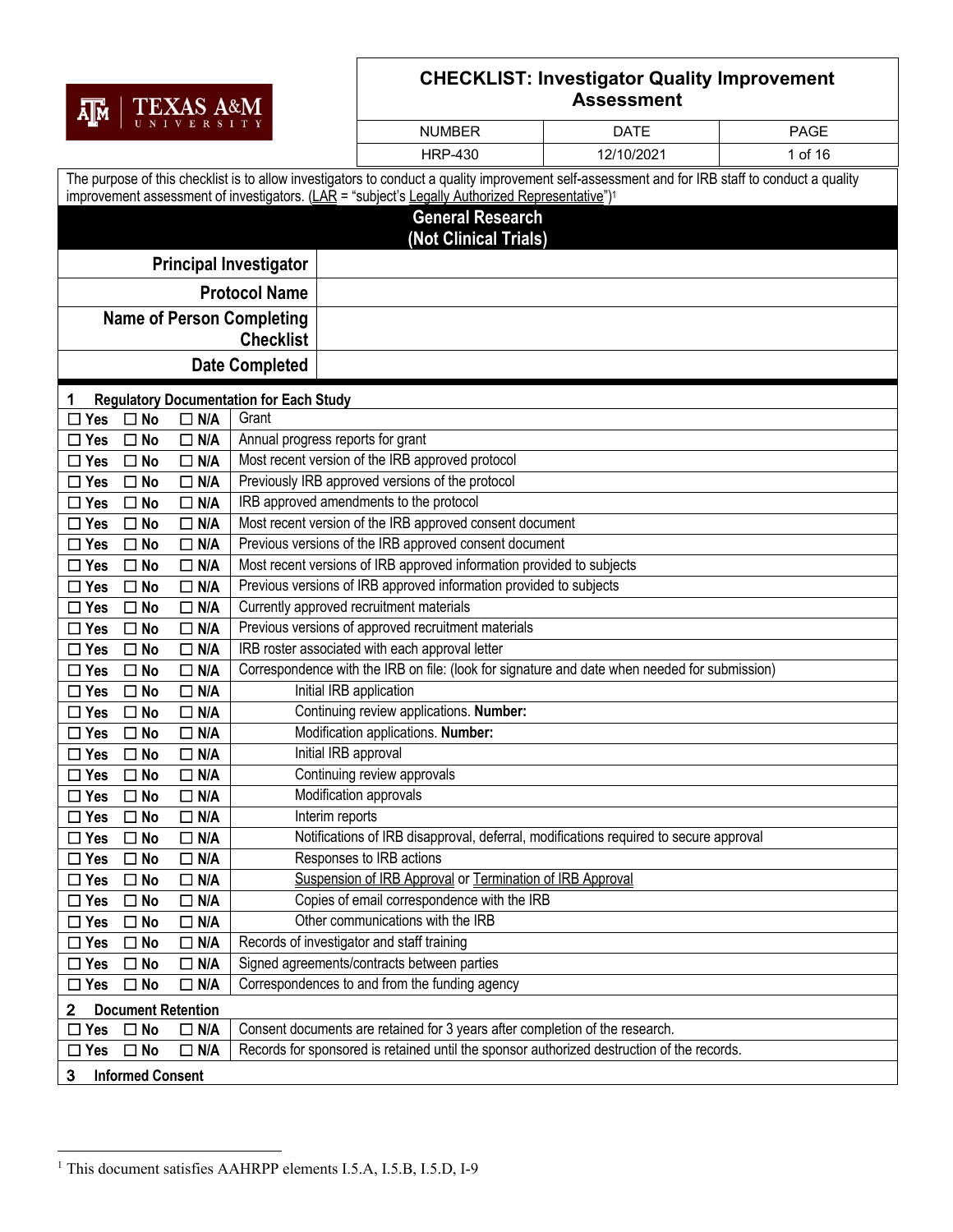# AM TEXAS A&M

|               |                                     | UNIVERSITY    |            | <b>NUMBER</b>                                                                                                                                                                                                                                                                                                                                                                                                                                     | <b>DATE</b> | <b>PAGE</b> |  |
|---------------|-------------------------------------|---------------|------------|---------------------------------------------------------------------------------------------------------------------------------------------------------------------------------------------------------------------------------------------------------------------------------------------------------------------------------------------------------------------------------------------------------------------------------------------------|-------------|-------------|--|
|               |                                     |               |            | <b>HRP-430</b>                                                                                                                                                                                                                                                                                                                                                                                                                                    | 12/10/2021  | 2 of 16     |  |
| $\square$ Yes | $\square$ No                        | $\Box$ N/A    | influence. | An investigator seeks consent only under circumstances that provide the prospective subject or the LAR sufficient<br>opportunity to consider whether or not to participate and that minimize the possibility of coercion or undue                                                                                                                                                                                                                 |             |             |  |
| $\Box$ Yes    | $\square$ No                        | $\Box$ N/A    |            | The information given to the subject or the LAR is in language understandable to the subject or the LAR.                                                                                                                                                                                                                                                                                                                                          |             |             |  |
| $\square$ Yes | $\square$ No                        | $\Box$ N/A    |            | Investigators do not disclose any exculpatory language through which the subject or the LAR is made to waive or<br>appear to waive any of the subject's legal rights, or releases or appears to release the investigator, the sponsor,<br>the institution, or its agents from liability for negligence.                                                                                                                                           |             |             |  |
| $\Box$ Yes    | $\square$ No                        | $\Box$ N/A    |            | Investigators disclose to the subject the information in the consent document.                                                                                                                                                                                                                                                                                                                                                                    |             |             |  |
| $\Box$ Yes    | No<br>П                             | $\Box$ N/A    |            | Investigators give either the subject or LAR adequate opportunity to read the consent document before it is signed.                                                                                                                                                                                                                                                                                                                               |             |             |  |
| $\square$ Yes | No<br>┓                             | $\Box$ N/A    |            | A copy of the signed and dated consent document is given to the person signing the document.                                                                                                                                                                                                                                                                                                                                                      |             |             |  |
| $\square$ Yes | $\square$ No                        | $\Box$ N/A    |            | Investigators provide the prospective subject or the LAR with the information that a reasonable person would want<br>to have in order to make an informed decision about whether to participate, and an opportunity to discuss that<br>information. (N/A if research is subject to Pre-2018 Requirements) N/A: $\Box$                                                                                                                             |             |             |  |
| $\square$ Yes | $\square$ No                        | $\Box$ N/A    |            | The Informed consent document begins with a concise and focused presentation of the key information that is most<br>likely to assist a prospective subject or LAR in understanding the reasons why one might or might not want to<br>participate in the research. This part of the informed consent must be organized and presented in a way that<br>facilitates comprehension. (N/A if research is subject to Pre-2018 Requirements) N/A: $\Box$ |             |             |  |
| $\square$ Yes | $\square$ No                        | $\square$ N/A |            | Informed consent as a whole presents information in sufficient detail relating to the research, and must be<br>organized and presented in a way that does not merely provide lists of isolated facts, but rather facilitates the<br>prospective subject's or LAR's understanding of the reasons why one might or might not want to participate. (N/A if<br>research is subject to Pre-2018 Requirements) N/A: □                                   |             |             |  |
| 4             | <b>Informed Consent Disclosures</b> |               |            |                                                                                                                                                                                                                                                                                                                                                                                                                                                   |             |             |  |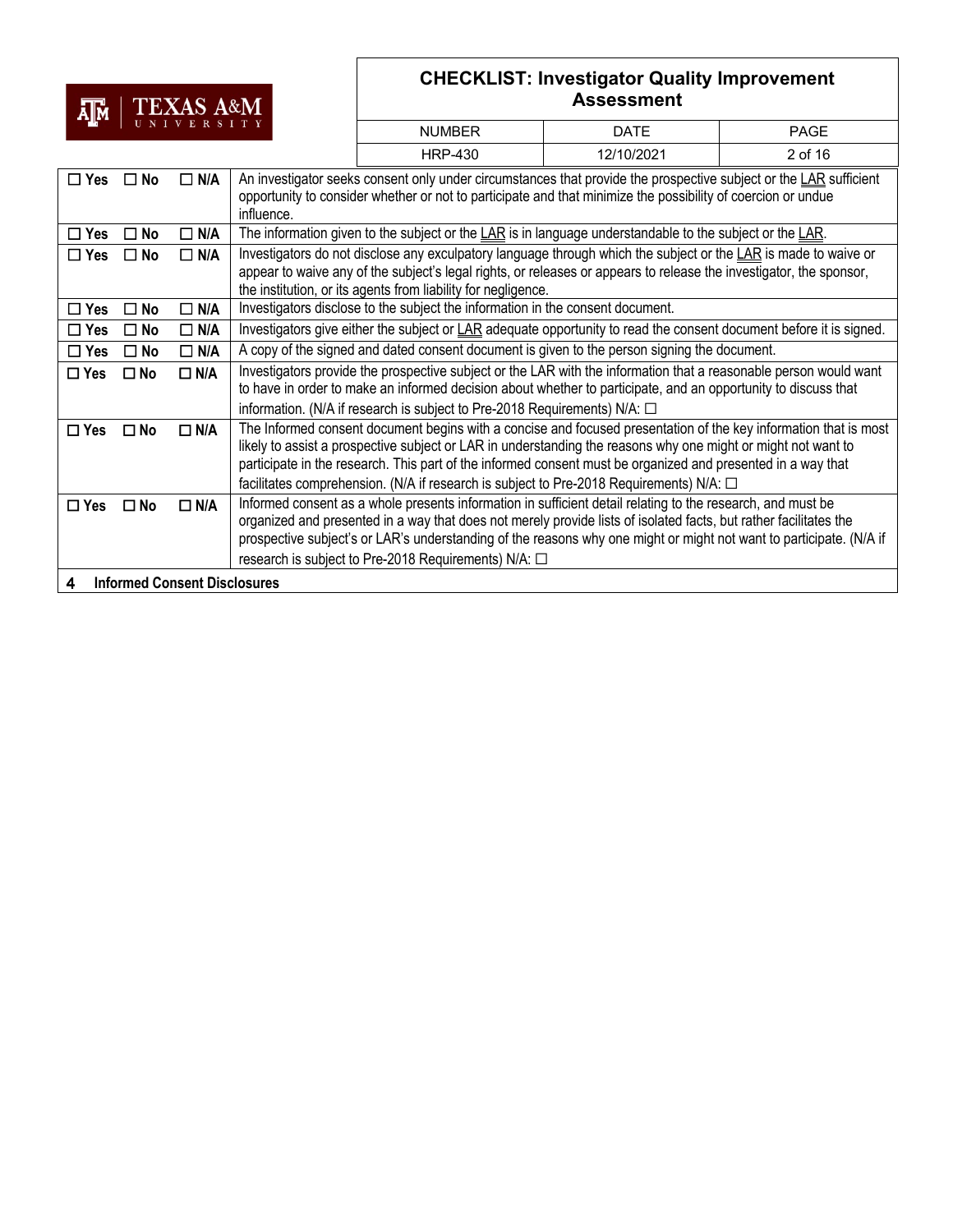

| A∥M                                                                                                                                                                                                                                                                                                                                                                                                                                                                                                                                                                                                                                                                                                                                                                                                                                                                                                                                                                                                                                                                                                                                                                                                                                                                                                                                                                                                                                                                                                                                                                                                                                                                                                                                                                                                                                                                                                                                                                                                                                                                                                                                                                                                                                                                                                                                                                                                                                                                                                                                                                                                                                                                                                                                                         |               |                                                                |                                                                                                                                                                                                                                                                                                                                                                                                                                                                                                                                                                                                                                                                                                                                                                                                                                                                                                                                                                                                                                                                                                                                                                                                                                                                                                                                                                                                                                                                                                                                                                                                                                                                                                                                                                                                                                                                                                                                                                                                                                                                                                                                                                                                                                                                                     |         |
|-------------------------------------------------------------------------------------------------------------------------------------------------------------------------------------------------------------------------------------------------------------------------------------------------------------------------------------------------------------------------------------------------------------------------------------------------------------------------------------------------------------------------------------------------------------------------------------------------------------------------------------------------------------------------------------------------------------------------------------------------------------------------------------------------------------------------------------------------------------------------------------------------------------------------------------------------------------------------------------------------------------------------------------------------------------------------------------------------------------------------------------------------------------------------------------------------------------------------------------------------------------------------------------------------------------------------------------------------------------------------------------------------------------------------------------------------------------------------------------------------------------------------------------------------------------------------------------------------------------------------------------------------------------------------------------------------------------------------------------------------------------------------------------------------------------------------------------------------------------------------------------------------------------------------------------------------------------------------------------------------------------------------------------------------------------------------------------------------------------------------------------------------------------------------------------------------------------------------------------------------------------------------------------------------------------------------------------------------------------------------------------------------------------------------------------------------------------------------------------------------------------------------------------------------------------------------------------------------------------------------------------------------------------------------------------------------------------------------------------------------------------|---------------|----------------------------------------------------------------|-------------------------------------------------------------------------------------------------------------------------------------------------------------------------------------------------------------------------------------------------------------------------------------------------------------------------------------------------------------------------------------------------------------------------------------------------------------------------------------------------------------------------------------------------------------------------------------------------------------------------------------------------------------------------------------------------------------------------------------------------------------------------------------------------------------------------------------------------------------------------------------------------------------------------------------------------------------------------------------------------------------------------------------------------------------------------------------------------------------------------------------------------------------------------------------------------------------------------------------------------------------------------------------------------------------------------------------------------------------------------------------------------------------------------------------------------------------------------------------------------------------------------------------------------------------------------------------------------------------------------------------------------------------------------------------------------------------------------------------------------------------------------------------------------------------------------------------------------------------------------------------------------------------------------------------------------------------------------------------------------------------------------------------------------------------------------------------------------------------------------------------------------------------------------------------------------------------------------------------------------------------------------------------|---------|
| UNIVERSITY                                                                                                                                                                                                                                                                                                                                                                                                                                                                                                                                                                                                                                                                                                                                                                                                                                                                                                                                                                                                                                                                                                                                                                                                                                                                                                                                                                                                                                                                                                                                                                                                                                                                                                                                                                                                                                                                                                                                                                                                                                                                                                                                                                                                                                                                                                                                                                                                                                                                                                                                                                                                                                                                                                                                                  | <b>NUMBER</b> | <b>DATE</b>                                                    | <b>PAGE</b>                                                                                                                                                                                                                                                                                                                                                                                                                                                                                                                                                                                                                                                                                                                                                                                                                                                                                                                                                                                                                                                                                                                                                                                                                                                                                                                                                                                                                                                                                                                                                                                                                                                                                                                                                                                                                                                                                                                                                                                                                                                                                                                                                                                                                                                                         |         |
|                                                                                                                                                                                                                                                                                                                                                                                                                                                                                                                                                                                                                                                                                                                                                                                                                                                                                                                                                                                                                                                                                                                                                                                                                                                                                                                                                                                                                                                                                                                                                                                                                                                                                                                                                                                                                                                                                                                                                                                                                                                                                                                                                                                                                                                                                                                                                                                                                                                                                                                                                                                                                                                                                                                                                             |               | <b>HRP-430</b>                                                 | 12/10/2021                                                                                                                                                                                                                                                                                                                                                                                                                                                                                                                                                                                                                                                                                                                                                                                                                                                                                                                                                                                                                                                                                                                                                                                                                                                                                                                                                                                                                                                                                                                                                                                                                                                                                                                                                                                                                                                                                                                                                                                                                                                                                                                                                                                                                                                                          | 3 of 16 |
| Required: (*Can be omitted if there are none.)<br>$\Box$ The study involves research.<br>$\Box$ The purposes of the research.<br>$\Box$ The expected duration of the subject's participation.<br>$\Box$ The procedures to be followed.<br>$\Box$ Identification of any procedures, which are experimental.*<br>$\Box$ Any reasonably foreseeable risks or discomforts to the subject.*<br>$\Box$ Any benefits to the subject or to others, which may reasonably<br>be expected from the research.*<br>$\Box$ Appropriate alternative procedures or courses of treatment, if<br>any, that might be advantageous to the subject.*<br>$\Box$ The extent, if any, to which confidentiality of records identifying<br>the subject will be maintained.*<br>$\Box$ How to contact the research team for questions, concerns, or<br>complaints about the research.<br>$\Box$ How to contact someone independent of the research team for<br>questions, concerns, or complaints about the research;<br>questions about the subjects' rights; to obtain information; or<br>to offer input.<br>$\Box$ Whom to contact in the event of a research-related injury to the<br>subject.<br>$\Box$ Participation is voluntary.<br>$\Box$ Refusal to participate will involve no penalty or loss of benefits<br>to which the subject is otherwise entitled.<br>$\Box$ The subject may discontinue participation at any time without<br>penalty or loss of benefits to which the subject is otherwise<br>entitled.<br>$\Box$ One of the following statements about any research that<br>involves the collection of identifiable private information or<br>identifiable biospecimens:<br>$\Box$ A statement that identifiers might be removed from the<br>identifiable private information or identifiable<br>biospecimens and that, after such removal, the<br>information or biospecimens could be used for future<br>research studies or distributed to another investigator for<br>future research studies without additional informed<br>consent from the subject or the $LAR$ , if this might be a<br>possibility; or<br>$\Box$ A statement that the subject's information or biospecimens<br>collected as part of the research, even if identifiers are<br>removed, will not be used or distributed for future<br>research studies.<br>(N/A if research is subject to Pre-2018 Requirements)<br>N/A:<br>Required for More than Minimal Risk Research<br>$\Box$ Whether any compensation is available if injury occurs and, if<br>so, what it consists of, or where further information may be<br>obtained.<br>$\Box$ Whether any medical treatments are available if injury occurs<br>and, if so, what they consist of, or where further information<br>may be obtained. |               | consent.<br>the research.<br>research.<br><b>Requirements)</b> | Additional: (Include when appropriate.)<br>$\Box$ The particular treatment or procedure may involve risks to the subject,<br>which are currently unforeseeable.<br>If the subject is or becomes pregnant, the particular treatment or<br>procedure may involve risks to the embryo or fetus, which are<br>currently unforeseeable.<br>$\Box$ Anticipated circumstances under which the subject's participation may<br>be terminated by the investigator without regard to the subject's<br>$\Box$ Any additional costs to the subject that may result from participation in<br>$\Box$ The consequences of a subject's decision to withdraw from the<br>$\Box$ Procedures for orderly termination of participation by the subject.<br>Significant new findings developed during the course of the research,<br>which may relate to the subject's willingness to continue participation<br>will be provided to the subject.<br>$\Box$ Approximate number of subjects involved in the study.<br>$\Box$ Amount and schedule of all payments.<br>$\Box$ A statement that the subject's biospecimens (even if identifiers are<br>removed) may be used for commercial profit and whether the subject<br>will or will not share in this commercial profit. (N/A if research is<br>subject to Pre-2018 Requirements)<br>$\Box$ A statement regarding whether clinically relevant research results,<br>including individual research results, will be disclosed to subjects, and<br>if so, under what conditions. (N/A if research is subject to Pre-2018<br>For research involving biospecimens, whether the research will (if<br>known) or might include whole genome sequencing (i.e., sequencing<br>of a human germline or somatic specimen with the intent to generate<br>the genome or exome sequence of that specimen). (N/A if research<br>is subject to Pre-2018 Requirements)<br>$\Box$ Any additional information which should be given to subjects when in<br>the IRB's judgement the information would meaningfully add to the<br>protection of the rights and welfare of subjects. <sup>i</sup><br>When the study involves genetic testing, a statement that outlines the<br>protections afforded to the subject under the Genetic Information<br>Nondiscrimination Act (GINA). |         |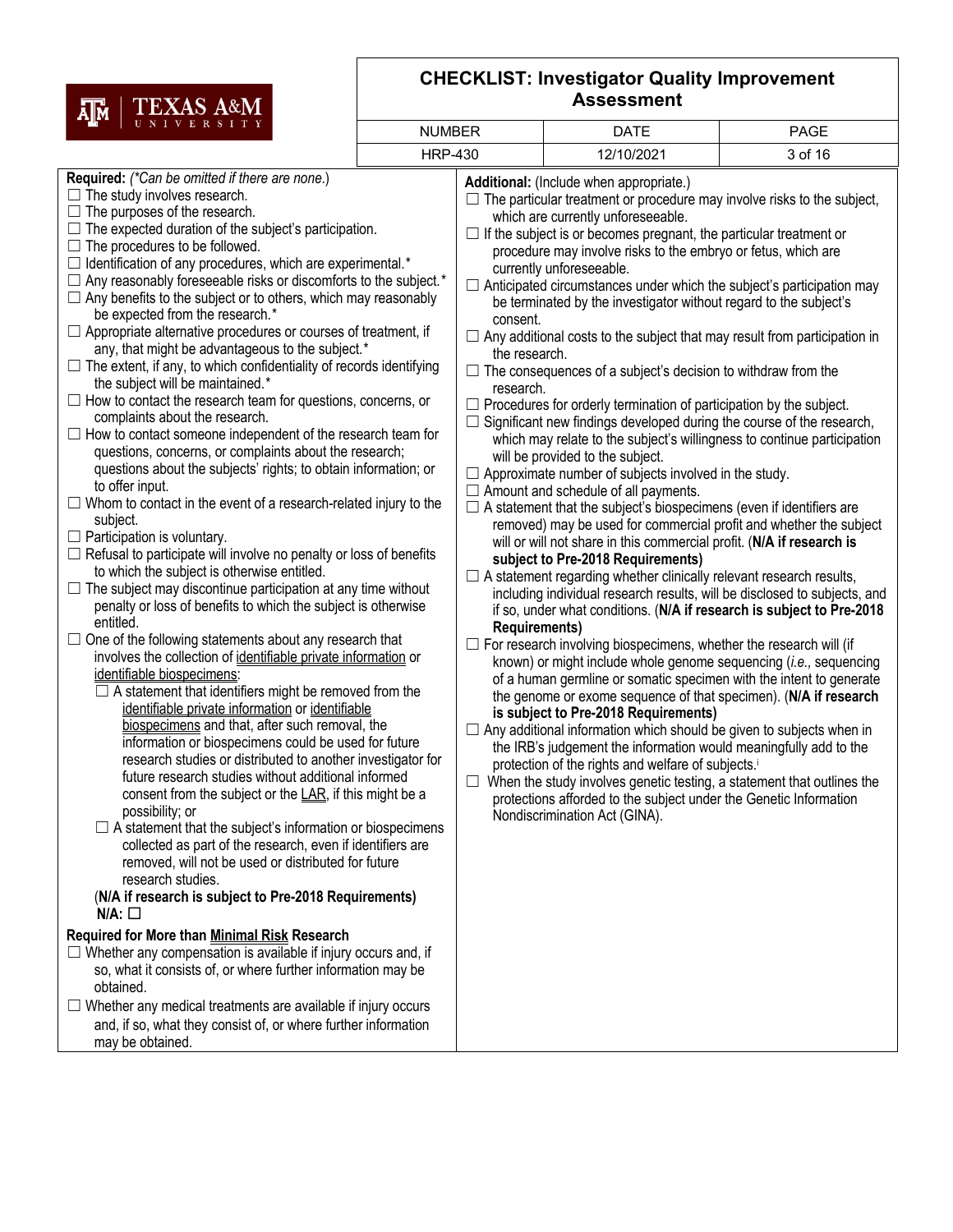

| AJM           |                  |                                 |                                   |                                                                                                            |             |             |  |  |
|---------------|------------------|---------------------------------|-----------------------------------|------------------------------------------------------------------------------------------------------------|-------------|-------------|--|--|
| UNIVERSITY    |                  |                                 |                                   | <b>NUMBER</b>                                                                                              | <b>DATE</b> | <b>PAGE</b> |  |  |
|               |                  |                                 |                                   | <b>HRP-430</b>                                                                                             | 12/10/2021  | 4 of 16     |  |  |
|               |                  |                                 |                                   | <b>Clinical Trials</b>                                                                                     |             |             |  |  |
|               |                  |                                 |                                   |                                                                                                            |             |             |  |  |
|               |                  |                                 | <b>Principal Investigator</b>     |                                                                                                            |             |             |  |  |
|               |                  |                                 | <b>Protocol Name</b>              |                                                                                                            |             |             |  |  |
|               |                  |                                 | <b>Name of Person Completing</b>  |                                                                                                            |             |             |  |  |
|               | <b>Checklist</b> |                                 |                                   |                                                                                                            |             |             |  |  |
|               |                  |                                 | <b>Date Completed</b>             |                                                                                                            |             |             |  |  |
| 5             |                  | <b>Regulatory Documentation</b> |                                   |                                                                                                            |             |             |  |  |
| Yes           | $\Box$ No        | $\Box$ N/A                      | Grant                             |                                                                                                            |             |             |  |  |
| $\Box$ Yes    | $\Box$ No        | $\Box$ N/A                      | Annual progress reports for grant |                                                                                                            |             |             |  |  |
| $\Box$ Yes    | $\square$ No     | $\Box$ N/A                      |                                   | Most recent version of the IRB approved protocol                                                           |             |             |  |  |
| $\Box$ Yes    | $\Box$ No        | $\Box$ N/A                      |                                   | Previously IRB approved versions of the protocol                                                           |             |             |  |  |
| $\Box$ Yes    | $\Box$ No        | $\Box$ N/A                      |                                   | IRB approved amendments to the protocol                                                                    |             |             |  |  |
| $\Box$ Yes    | $\Box$ No        | $\Box$ N/A                      |                                   | Most recent version of the IRB approved consent document                                                   |             |             |  |  |
| $\Box$ Yes    | $\Box$ No        | $\Box$ N/A                      |                                   | Previous versions of the IRB approved consent document                                                     |             |             |  |  |
| $\Box$ Yes    | $\Box$ No        | $\Box$ N/A                      |                                   | Most recent versions of IRB approved information provided to subjects                                      |             |             |  |  |
| $\Box$ Yes    | $\Box$ No        | $\Box$ N/A                      |                                   | Previous versions of IRB approved information provided to subjects                                         |             |             |  |  |
| $\Box$ Yes    | $\square$ No     | $\Box$ N/A                      |                                   | Currently approved recruitment materials                                                                   |             |             |  |  |
| $\Box$ Yes    | $\Box$ No        | $\Box$ N/A                      |                                   | Previous versions of approved recruitment materials                                                        |             |             |  |  |
| $\Box$ Yes    | $\Box$ No        | $\Box$ N/A                      |                                   | IRB roster associated with each approval letter                                                            |             |             |  |  |
| $\Box$ Yes    | $\Box$ No        | N/A<br>$\Box$                   |                                   | Correspondence with the IRB on file: (look for signature and date when needed for submission)              |             |             |  |  |
| $\square$ Yes | $\Box$ No        | $\Box$ N/A                      | Initial IRB application           |                                                                                                            |             |             |  |  |
| $\square$ Yes | $\Box$ No        | $\Box$ N/A                      |                                   | Continuing review applications. Number:                                                                    |             |             |  |  |
| $\Box$ Yes    | $\Box$ No        | $\Box$ N/A                      |                                   | Modification applications. Number:                                                                         |             |             |  |  |
| $\square$ Yes | $\Box$ No        | $\Box$ N/A                      |                                   | Initial IRB approval                                                                                       |             |             |  |  |
| $\square$ Yes | $\Box$ No        | $\Box$ N/A                      |                                   | Continuing review approvals                                                                                |             |             |  |  |
| $\square$ Yes | $\Box$ No        | $\Box$ N/A                      |                                   | Modification approvals                                                                                     |             |             |  |  |
| $\square$ Yes | $\square$ No     | $\Box$ N/A                      | Interim reports                   |                                                                                                            |             |             |  |  |
| $\Box$ Yes    | $\square$ No     | $\Box$ N/A                      |                                   | Notifications of IRB disapproval, deferral, modifications required to secure approval                      |             |             |  |  |
| $\square$ Yes | $\Box$ No        | $\Box$ N/A                      |                                   | Responses to IRB actions                                                                                   |             |             |  |  |
| $\square$ Yes | $\Box$ No        | $\Box$ N/A                      |                                   | Suspension of IRB Approval or Termination of IRB Approval                                                  |             |             |  |  |
| $\square$ Yes | $\square$ No     | $\Box$ N/A                      |                                   | Copies of email correspondence with the IRB                                                                |             |             |  |  |
| $\Box$ Yes    | $\square$ No     | $\Box$ N/A                      |                                   | Other communications with the IRB                                                                          |             |             |  |  |
| $\square$ Yes | $\Box$ No        | $\Box$ N/A                      |                                   | Records of investigator and staff training                                                                 |             |             |  |  |
| $\square$ Yes | $\Box$ No        | $\Box$ N/A                      |                                   | Signed agreements/contracts between parties                                                                |             |             |  |  |
| $\square$ Yes | $\Box$ No        | N/A<br>□                        |                                   | Subject screening log Number screened:                                                                     |             |             |  |  |
| $\square$ Yes | $\square$ No     | $\Box$ N/A                      | Subject identification code list  |                                                                                                            |             |             |  |  |
| $\Box$ Yes    | $\Box$ No        | N/A<br>$\Box$                   |                                   | Subject enrollment log Number enrolled:                                                                    |             |             |  |  |
| $\Box$ Yes    | $\Box$ No        | $\Box$ N/A                      |                                   | Record of retained body fluids/ tissue samples                                                             |             |             |  |  |
| $\Box$ Yes    | $\Box$ No        | N/A<br>$\Box$                   |                                   | Correspondences to and from the sponsor/CRO                                                                |             |             |  |  |
| $\square$ Yes | $\Box$ No        | $\Box$ N/A                      | Letters                           |                                                                                                            |             |             |  |  |
| $\Box$ Yes    | $\Box$ No        | N/A<br>$\Box$                   | Meeting notes                     |                                                                                                            |             |             |  |  |
| $\square$ Yes | $\Box$ No        | $\Box$ N/A                      |                                   | Notes of telephone calls                                                                                   |             |             |  |  |
| $\Box$ Yes    | $\Box$ No        | N/A<br>$\Box$                   |                                   | CVs or other relevant documents evidencing qualifications of PI, co-investigators, and all study personnel |             |             |  |  |
| $\Box$ Yes    | $\Box$ No        | $\Box$ N/A                      |                                   | CVs/other relevant information have been updated within the past two years                                 |             |             |  |  |
| $\square$ Yes | $\Box$ No        | $\Box$ N/A                      |                                   | CVs/other relevant information are signed and dated                                                        |             |             |  |  |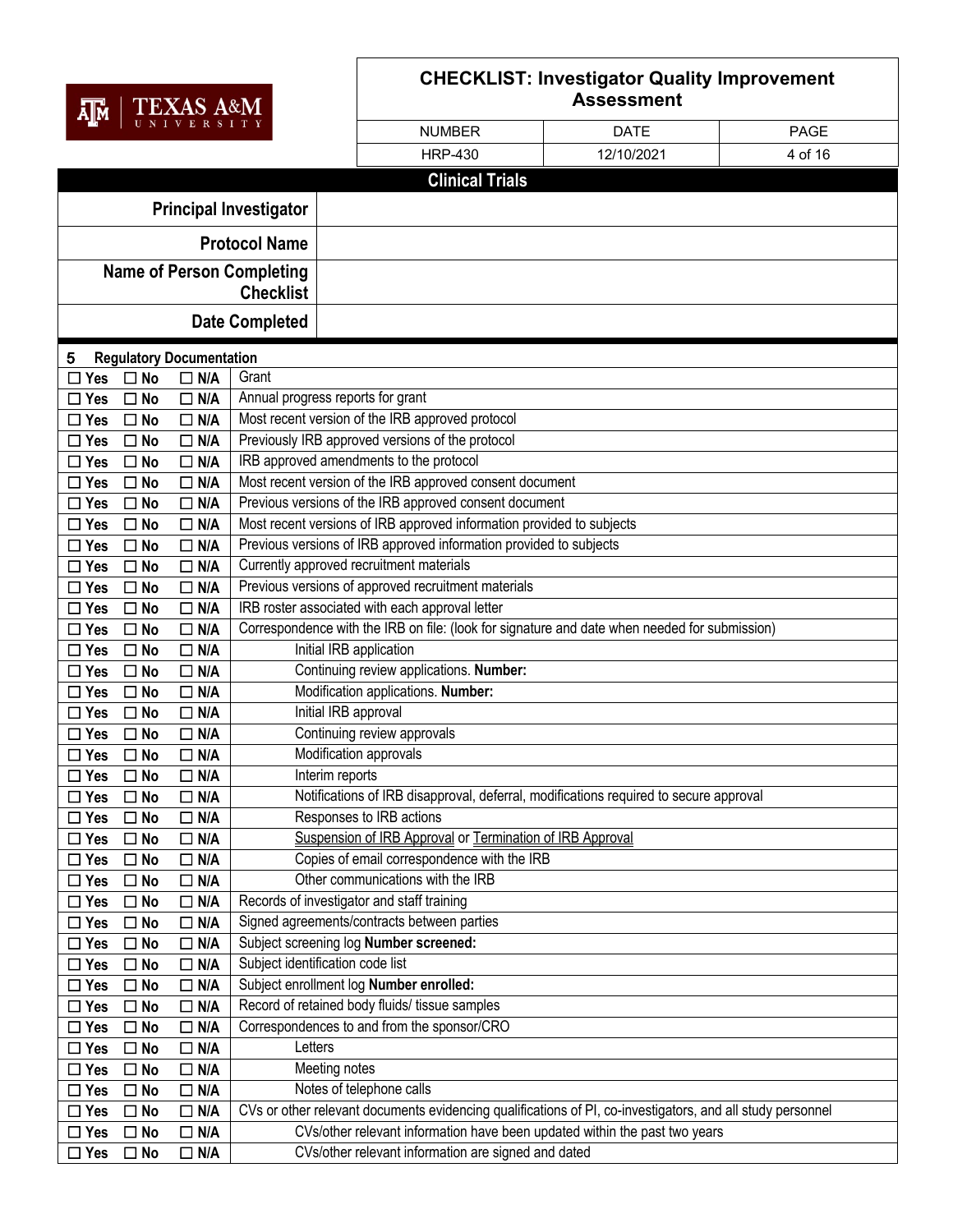

| பிய                      |                           | UNIVERSITY                         |                                                             | <b>NUMBER</b>                                                                                                                                                                   | <b>DATE</b> | <b>PAGE</b> |  |  |
|--------------------------|---------------------------|------------------------------------|-------------------------------------------------------------|---------------------------------------------------------------------------------------------------------------------------------------------------------------------------------|-------------|-------------|--|--|
|                          |                           |                                    |                                                             | <b>HRP-430</b>                                                                                                                                                                  | 12/10/2021  | 5 of 16     |  |  |
| $\Box$ Yes               | $\square$ No              | $\Box$ N/A                         | brochure)                                                   | Instructions for handling of investigational product(s) and trial-related materials (if not in protocol or investigator's                                                       |             |             |  |  |
| $\Box$ Yes               | $\Box$ No                 | $\Box$ N/A                         | Decoding procedures for blinded trials                      |                                                                                                                                                                                 |             |             |  |  |
| $\Box$ Yes               | $\square$ No              | $\Box$ N/A                         | Normal lab values                                           |                                                                                                                                                                                 |             |             |  |  |
| $\Box$ Yes               | $\square$ No              | $\Box$ N/A                         | Updates to normal lab values                                |                                                                                                                                                                                 |             |             |  |  |
| $\Box$ Yes               | $\square$ No              | $\Box$ N/A                         | Lab certification (e.g. CLIA)?                              |                                                                                                                                                                                 |             |             |  |  |
| $\Box$ Yes               | $\square$ No              | $\Box$ N/A                         | Updates to lab certification (e.g. CLIA)?                   |                                                                                                                                                                                 |             |             |  |  |
| $\Box$ Yes               | $\square$ No              | $\Box$ N/A                         | Lab director's CV                                           |                                                                                                                                                                                 |             |             |  |  |
| $\Box$ Yes               | $\square$ No              | $\Box$ N/A                         | Updates to lab director's CV                                |                                                                                                                                                                                 |             |             |  |  |
| $\Box$ Yes               | $\square$ No              | $\Box$ N/A                         |                                                             | Monitoring/auditing log. How often is monitoring taking place:                                                                                                                  |             |             |  |  |
| $\square$ Yes            | $\Box$ No                 | $\Box$ N/A                         | Site Initiation report/visit documentation                  |                                                                                                                                                                                 |             |             |  |  |
| $\Box$ Yes               | $\square$ No              | $\Box$ N/A                         |                                                             | Study close-out report/visit documentation                                                                                                                                      |             |             |  |  |
| $\Box$ Yes               | $\square$ No              | $\Box$ N/A                         | <b>DSMB</b> reports                                         |                                                                                                                                                                                 |             |             |  |  |
| $\Box$ Yes               | $\Box$ No                 | $\Box$ N/A                         | Staff signature log                                         |                                                                                                                                                                                 |             |             |  |  |
| $\Box$ Yes               | $\square$ No              | $\Box$ N/A                         |                                                             | Signature log reflects current staff working on the study                                                                                                                       |             |             |  |  |
| $\Box$ Yes               | $\Box$ No                 | $\Box$ N/A                         |                                                             | Staff working on the study are IRB approved                                                                                                                                     |             |             |  |  |
| $\Box$ Yes               | $\Box$ No                 | $\Box$ N/A                         |                                                             | Delegation of responsibility (The investigator maintains a list of appropriately qualified persons to whom the<br>investigator has delegated significant trial-related duties.) |             |             |  |  |
| $\Box$ Yes               | $\square$ No              | $\Box$ N/A                         |                                                             | Most recently approved sample case report forms (CRF)                                                                                                                           |             |             |  |  |
| $\Box$ Yes               | $\square$ No              | $\Box$ N/A                         | For marketed products, a package insert/product information |                                                                                                                                                                                 |             |             |  |  |
| 6                        |                           | <b>Study Records (IND studies)</b> |                                                             |                                                                                                                                                                                 |             |             |  |  |
| $\Box$ Yes               | $\square$ No              | $\Box$ N/A                         | A signed current FDA 1572                                   |                                                                                                                                                                                 |             |             |  |  |
| $\Box$ Yes               | $\Box$ No                 | $\Box$ N/A                         |                                                             | Previous signed versions of FDA 1572                                                                                                                                            |             |             |  |  |
| $\Box$ Yes               | $\square$ No              | $\Box$ N/A                         |                                                             | A current signed financial disclosure form submitted to the sponsor                                                                                                             |             |             |  |  |
| $\square$ Yes            | $\Box$ No                 | $\Box$ N/A                         |                                                             | Previous versions of signed financial disclosure forms submitted to the sponsor                                                                                                 |             |             |  |  |
| $\Box$ Yes               | $\square$ No              | $\Box$ N/A                         |                                                             | Valid licensure for each investigator/staff member listed on the 1572 or in the Investigator Statement                                                                          |             |             |  |  |
| $\Box$ Yes               | $\Box$ No                 | $\Box$ N/A                         | Current investigator brochure                               |                                                                                                                                                                                 |             |             |  |  |
| $\Box$ Yes               | $\Box$ No                 | $\Box$ N/A                         |                                                             | Previous versions of or updates to the investigator brochure                                                                                                                    |             |             |  |  |
| $\Box$ Yes               | $\square$ No              | $\Box$ N/A                         |                                                             | There is shipping log for each drug. These include:                                                                                                                             |             |             |  |  |
| $\Box$ Yes               | $\square$ No              | $\Box$ N/A                         |                                                             | Date shipment received                                                                                                                                                          |             |             |  |  |
| $\Box$ Yes               | $\square$ No              | $\Box$ N/A                         |                                                             | Shipment # from packing slip study drug/device                                                                                                                                  |             |             |  |  |
| $\square$ Yes            | $\square$ No              | $\Box$ N/A                         |                                                             | Batch#/lot #/code mark                                                                                                                                                          |             |             |  |  |
| $\square$ Yes            | $\square$ No              | $\Box$ N/A                         | <b>Expiration date</b>                                      |                                                                                                                                                                                 |             |             |  |  |
| $\Box$ Yes               | $\Box$ No                 | $\Box$ N/A                         |                                                             | # of boxes, kits, or devices per lot #                                                                                                                                          |             |             |  |  |
| $\Box$ Yes               | $\Box$ No                 | $\overline{\Box}$ N/A              |                                                             | # of bottles, vials, inhalers, or devices per box or kit                                                                                                                        |             |             |  |  |
| $\Box$ Yes               | $\square$ No              | $\Box$ N/A                         |                                                             | Condition of study drug/device shipment (Intact/damaged)                                                                                                                        |             |             |  |  |
| $\Box$ Yes               | $\Box$ No                 | $\Box$ N/A                         | Receiver's name                                             |                                                                                                                                                                                 |             |             |  |  |
| $\square$ Yes            | $\square$ No              | $\Box$ N/A                         |                                                             | There is an accountability log for each drug under investigation. These include:                                                                                                |             |             |  |  |
| $\Box$ Yes               | $\Box$ No                 | $\Box$ N/A                         |                                                             | Subject ID #, initials, or name                                                                                                                                                 |             |             |  |  |
| $\square$ Yes            | $\Box$ No                 | $\Box$ N/A                         | Lot or kit number                                           |                                                                                                                                                                                 |             |             |  |  |
| $\square$ Yes            | $\Box$ No                 | $\Box$ N/A                         | # Bottles, vials, etc.                                      |                                                                                                                                                                                 |             |             |  |  |
| $\Box$ Yes               | $\Box$ No                 | $\Box$ N/A                         |                                                             | Amount of study drug per bottle, vial, etc.                                                                                                                                     |             |             |  |  |
| $\Box$ Yes<br>$\Box$ Yes | $\Box$ No<br>$\square$ No | $\Box$ N/A<br>$\Box$ N/A           |                                                             | Total amount dispensed                                                                                                                                                          |             |             |  |  |
| $\Box$ Yes               | $\Box$ No                 | $\Box$ N/A                         | Initials                                                    |                                                                                                                                                                                 |             |             |  |  |
| $\Box$ Yes               | $\Box$ No                 | $\Box$ N/A                         | Date dispensed                                              |                                                                                                                                                                                 |             |             |  |  |
| $\Box$ Yes               | $\Box$ No                 | $\Box$ N/A                         | Date dispensed                                              | # Of bottles, vials, etc. Returned                                                                                                                                              |             |             |  |  |
| $\Box$ Yes               | $\Box$ No                 | $\Box$ N/A                         |                                                             | Total amount returned                                                                                                                                                           |             |             |  |  |
|                          |                           |                                    |                                                             |                                                                                                                                                                                 |             |             |  |  |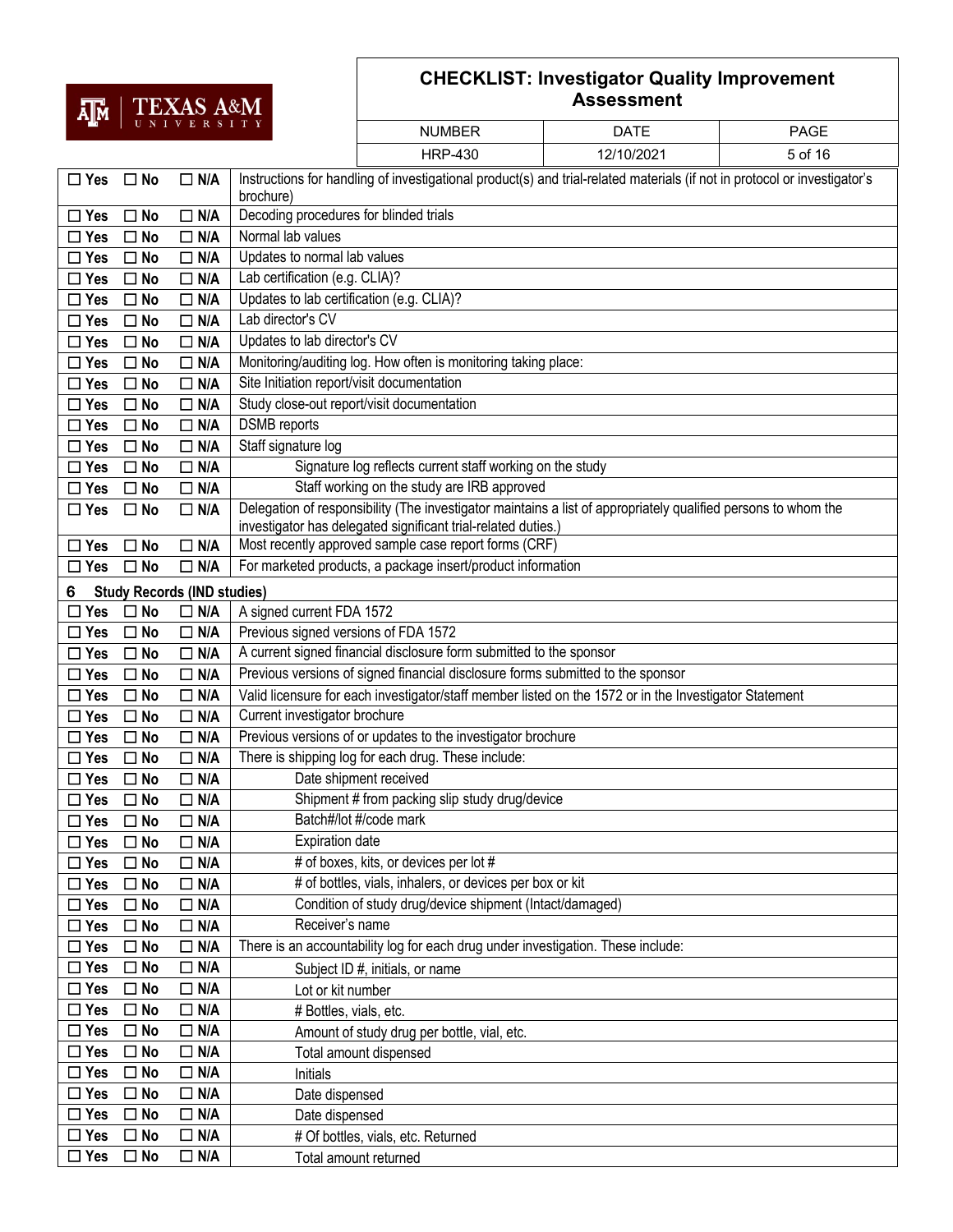# $\overline{\mathbf{H}}$  | TEXAS A&M

| ஆக                   |              |                                    |                                                                                                                                                                                                                                       |                                                                                                                                                                                                                                            |             |             |  |  |
|----------------------|--------------|------------------------------------|---------------------------------------------------------------------------------------------------------------------------------------------------------------------------------------------------------------------------------------|--------------------------------------------------------------------------------------------------------------------------------------------------------------------------------------------------------------------------------------------|-------------|-------------|--|--|
|                      |              | UNIVERSITY                         |                                                                                                                                                                                                                                       | <b>NUMBER</b>                                                                                                                                                                                                                              | <b>DATE</b> | <b>PAGE</b> |  |  |
|                      |              |                                    |                                                                                                                                                                                                                                       | <b>HRP-430</b>                                                                                                                                                                                                                             | 12/10/2021  | 6 of 16     |  |  |
| $\Box$ Yes           | $\square$ No | $\Box$ N/A                         |                                                                                                                                                                                                                                       | Balance: number dispensed less number returned                                                                                                                                                                                             |             |             |  |  |
| $\Box$ Yes           | $\Box$ No    | $\Box$ N/A                         |                                                                                                                                                                                                                                       | Comments: subject lost, discarded, etc.                                                                                                                                                                                                    |             |             |  |  |
| $\Box$ Yes           | $\square$ No | $\Box$ N/A                         |                                                                                                                                                                                                                                       | Person who dispensed the drug                                                                                                                                                                                                              |             |             |  |  |
| $\Box$ Yes           | $\square$ No | $\Box$ N/A                         |                                                                                                                                                                                                                                       | The investigator furnishes all reports to the sponsor of the drug                                                                                                                                                                          |             |             |  |  |
| $\square$ Yes        | $\square$ No | $\Box$ N/A                         |                                                                                                                                                                                                                                       | An investigator shall promptly report to the sponsor any adverse effect that may reasonably be regarded as caused                                                                                                                          |             |             |  |  |
|                      |              |                                    | immediately.                                                                                                                                                                                                                          | by, or probably caused by, the drug. If the adverse effect is alarming, the investigator shall report the adverse effect                                                                                                                   |             |             |  |  |
| $\Box$ Yes           | $\square$ No | $\Box$ N/A                         | participation in the investigation.                                                                                                                                                                                                   | An investigator shall provide the sponsor with an adequate report shortly after completion of the investigator's                                                                                                                           |             |             |  |  |
| 7                    |              | <b>Study Records (IDE studies)</b> |                                                                                                                                                                                                                                       |                                                                                                                                                                                                                                            |             |             |  |  |
| $\Box$ Yes           | $\square$ No | $\Box$ N/A                         | A signed Investigator Statement                                                                                                                                                                                                       |                                                                                                                                                                                                                                            |             |             |  |  |
| $\Box$ Yes           | $\Box$ No    | $\Box$ N/A                         |                                                                                                                                                                                                                                       | Previous versions of signed Investigator Statements                                                                                                                                                                                        |             |             |  |  |
| $\Box$ Yes           | $\square$ No | $\Box$ N/A                         |                                                                                                                                                                                                                                       | A current signed financial disclosure form submitted to the sponsor                                                                                                                                                                        |             |             |  |  |
| $\square$ Yes        | $\Box$ No    | $\Box$ N/A                         |                                                                                                                                                                                                                                       | Previous versions of signed financial disclosure forms submitted to the sponsor                                                                                                                                                            |             |             |  |  |
| $\Box$ Yes           | $\square$ No | $\Box$ N/A                         |                                                                                                                                                                                                                                       | Valid licensure for each investigator/staff member listed on the 1572 or in the Investigator Statement                                                                                                                                     |             |             |  |  |
| $\Box$ Yes           | $\Box$ No    | $\Box$ N/A                         |                                                                                                                                                                                                                                       | There is shipping log for each device. These include:                                                                                                                                                                                      |             |             |  |  |
| $\Box$ Yes           | $\Box$ No    | $\Box$ N/A                         |                                                                                                                                                                                                                                       | Date shipment received                                                                                                                                                                                                                     |             |             |  |  |
| $\square$ Yes        | $\square$ No | $\Box$ N/A                         |                                                                                                                                                                                                                                       | Shipment # from packing slip study device                                                                                                                                                                                                  |             |             |  |  |
| $\square$ Yes        | $\square$ No | $\Box$ N/A                         |                                                                                                                                                                                                                                       | Batch#/lot #/code mark                                                                                                                                                                                                                     |             |             |  |  |
| $\Box$ Yes           | $\square$ No | $\Box$ N/A                         | <b>Expiration date</b>                                                                                                                                                                                                                |                                                                                                                                                                                                                                            |             |             |  |  |
| $\Box$ Yes           | $\Box$ No    | $\Box$ N/A                         |                                                                                                                                                                                                                                       | # of boxes, kits, or devices per lot #                                                                                                                                                                                                     |             |             |  |  |
| $\square$ Yes        | $\Box$ No    | $\Box$ N/A                         |                                                                                                                                                                                                                                       | # of bottles, vials, inhalers, or devices per box or kit                                                                                                                                                                                   |             |             |  |  |
| $\Box$ Yes           | $\square$ No | $\Box$ N/A                         | Condition of study drug/device shipment (Intact/damaged)                                                                                                                                                                              |                                                                                                                                                                                                                                            |             |             |  |  |
| $\Box$ Yes           | $\square$ No | $\Box$ N/A                         | Receiver's name                                                                                                                                                                                                                       |                                                                                                                                                                                                                                            |             |             |  |  |
| $\Box$ Yes           | $\Box$ No    | $\Box$ N/A                         |                                                                                                                                                                                                                                       | There is an accountability log for each device under investigation. These include:                                                                                                                                                         |             |             |  |  |
| $\Box$ Yes           | $\Box$ No    | $\Box$ N/A                         |                                                                                                                                                                                                                                       | Subject id #, initials, or name                                                                                                                                                                                                            |             |             |  |  |
| $\square$ Yes        | $\Box$ No    | $\Box$ N/A                         |                                                                                                                                                                                                                                       | Study device lot, batch #, or code mark                                                                                                                                                                                                    |             |             |  |  |
| $\Box$ Yes           | $\Box$ No    | $\Box$ N/A                         | Date dispensed                                                                                                                                                                                                                        |                                                                                                                                                                                                                                            |             |             |  |  |
| $\Box$ Yes           | $\Box$ No    | $\Box$ N/A                         | Device disposition                                                                                                                                                                                                                    |                                                                                                                                                                                                                                            |             |             |  |  |
| $\square$ Yes        | $\square$ No | $\Box$ N/A                         |                                                                                                                                                                                                                                       | Comments, such as malfunctions, device failure, disposition of unused devices (returned to<br>sponsor/destroyed,) or any other pertinent information concerning the device.                                                                |             |             |  |  |
| $\Box$ Yes $\Box$ No |              | $\Box$ N/A                         |                                                                                                                                                                                                                                       | Person who dispensed the device                                                                                                                                                                                                            |             |             |  |  |
| $\square$ Yes        | $\Box$ No    | $\Box$ N/A                         |                                                                                                                                                                                                                                       | Correspondence with another investigator, an IRB, the sponsor, a monitor, or FDA, including required report                                                                                                                                |             |             |  |  |
| $\Box$ Yes           | $\square$ No | $\Box$ N/A                         |                                                                                                                                                                                                                                       | Reports of unanticipated adverse device effects. The investigator submits to the sponsor and to the reviewing IRB                                                                                                                          |             |             |  |  |
|                      |              |                                    |                                                                                                                                                                                                                                       | a report of any unanticipated adverse device effect occurring during an investigation as soon as possible, but in no<br>event later than 10 working days after the investigator first learns of the effect.                                |             |             |  |  |
| $\Box$ Yes           | $\square$ No | $\Box$ N/A                         |                                                                                                                                                                                                                                       | Reports of withdrawal of IRB approval. The investigator reports to the sponsor, within 5 working days, a withdrawal<br>of approval by the reviewing IRB of the investigator's part of an investigation.                                    |             |             |  |  |
| $\Box$ Yes           | $\Box$ No    | $\Box$ N/A                         |                                                                                                                                                                                                                                       | Progress reports. The investigator submits progress reports on the investigation to the sponsor, the monitor, and                                                                                                                          |             |             |  |  |
|                      |              |                                    |                                                                                                                                                                                                                                       | the reviewing IRB at regular intervals, but in no event less often than yearly.                                                                                                                                                            |             |             |  |  |
| $\Box$ Yes           | $\square$ No | $\Box$ N/A                         |                                                                                                                                                                                                                                       | Reports of deviations from the investigational plan. The investigator notifies the sponsor and the reviewing IRB of                                                                                                                        |             |             |  |  |
|                      |              |                                    |                                                                                                                                                                                                                                       | any deviation from the investigational plan to protect the life or physical well-being of a subject in an emergency.                                                                                                                       |             |             |  |  |
|                      |              |                                    | Such notice is given as soon as possible, but in no event later than 5 working days after the emergency occurred.<br>Except in such an emergency, prior approval by the sponsor is required for changes in or deviations from a plan, |                                                                                                                                                                                                                                            |             |             |  |  |
|                      |              |                                    | and if these changes or deviations may affect the scientific soundness of the plan or the rights, safety, or welfare of                                                                                                               |                                                                                                                                                                                                                                            |             |             |  |  |
|                      |              |                                    |                                                                                                                                                                                                                                       | human subjects, FDA and IRB is required.                                                                                                                                                                                                   |             |             |  |  |
| $\square$ Yes        | $\square$ No | $\Box$ N/A                         | occurs.                                                                                                                                                                                                                               | Reports of use of the device without informed consent. If the investigator uses a device without obtaining informed<br>consent, the investigator reports such use to the sponsor and the reviewing IRB within 5 working days after the use |             |             |  |  |
| $\square$ Yes        | $\Box$ No    | $\Box$ N/A                         |                                                                                                                                                                                                                                       | Final report. The investigator, within 3 months after termination or completion of the investigation or the<br>investigator's part of the investigation, submits a final report to the sponsor and the reviewing IRB.                      |             |             |  |  |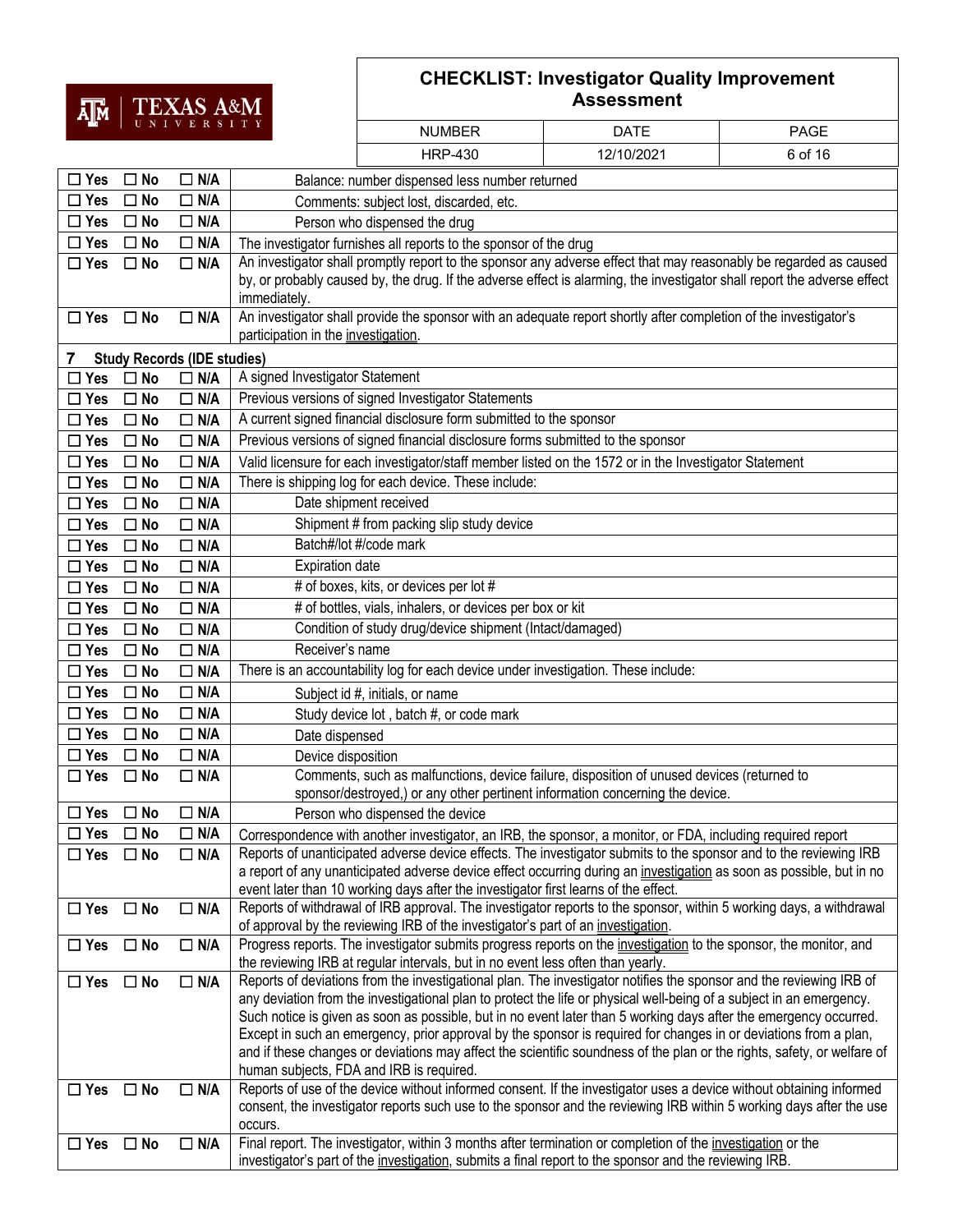

| <b>NUMBER</b> | DATE       | <b>PAGE</b> |
|---------------|------------|-------------|
| HRP-430       | 12/10/2021 | 7 of 16     |

| 8                                                                                                                                                                                                                      |           | <b>Document Retention</b> |                                                                                                                                                                                                                                                                                                                                                                                                                                        |  |
|------------------------------------------------------------------------------------------------------------------------------------------------------------------------------------------------------------------------|-----------|---------------------------|----------------------------------------------------------------------------------------------------------------------------------------------------------------------------------------------------------------------------------------------------------------------------------------------------------------------------------------------------------------------------------------------------------------------------------------|--|
| $\Box$ Yes $\Box$ No                                                                                                                                                                                                   |           | $\Box$ N/A                | An investigator retains records required to be maintained under this part for a period of 2 years following the date a<br>marketing application is approved for the drug for the indication for which it is being investigated; or, if no<br>application is to be filed or if the application is not approved for such indication, until 2 years after the investigation<br>is discontinued and FDA is notified.                       |  |
| 9                                                                                                                                                                                                                      |           |                           | <b>Document Retention (IND studies)</b>                                                                                                                                                                                                                                                                                                                                                                                                |  |
| $\Box$ Yes                                                                                                                                                                                                             | $\Box$ No | $\Box$ N/A                | An investigator retains records required to be maintained under this part for a period of 2 years following the date a<br>marketing application is approved for the drug for the indication for which it is being investigated; or, if no<br>application is to be filed or if the application is not approved for such indication, until 2 years after the investigation<br>is discontinued and FDA is notified.                       |  |
| 10                                                                                                                                                                                                                     |           |                           | <b>Document Retention (IDE studies)</b>                                                                                                                                                                                                                                                                                                                                                                                                |  |
| $\Box$ Yes                                                                                                                                                                                                             | $\Box$ No | $\Box$ N/A                | An investigator or sponsor shall maintain the records required by this subpart during the investigation and for a<br>period of 2 years after the latter of the following two dates: The date on which the investigation is terminated or<br>completed, or the date that the records are no longer required for purposes of supporting a premarket approval<br>application or a notice of completion of a product development protocol. |  |
| Informed Consent Disclosures: Both the informed consent discussion and the written informed consent form and any other written<br>11<br>information to be provided to subjects includes explanations of the following: |           |                           |                                                                                                                                                                                                                                                                                                                                                                                                                                        |  |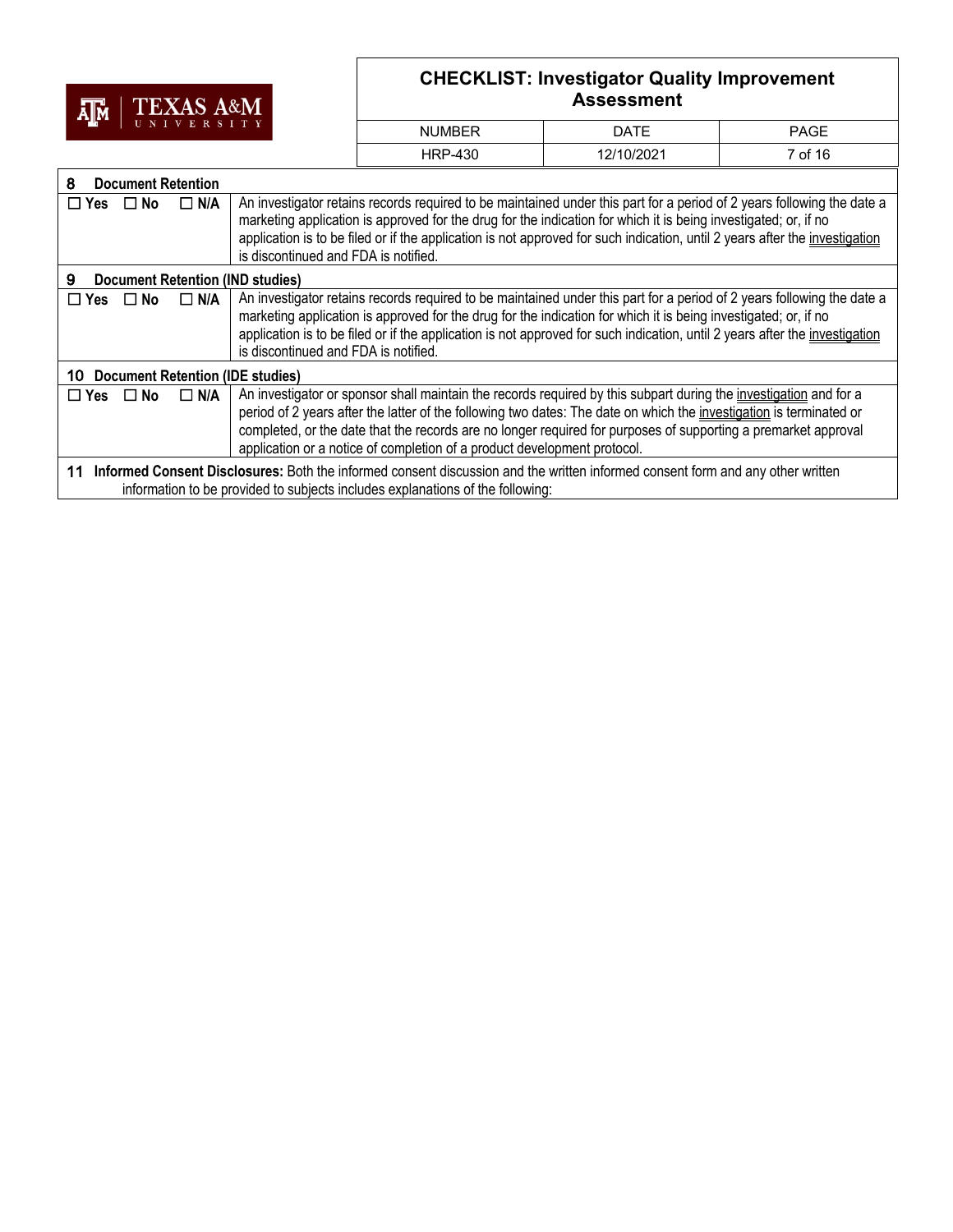

| I UNIVERSIII                                                                                      | <b>NUMBER</b>                               | <b>DATE</b>                                                                                                                                                                            | <b>PAGE</b> |  |  |  |  |
|---------------------------------------------------------------------------------------------------|---------------------------------------------|----------------------------------------------------------------------------------------------------------------------------------------------------------------------------------------|-------------|--|--|--|--|
|                                                                                                   | <b>HRP-430</b>                              | 12/10/2021                                                                                                                                                                             | 8 of 16     |  |  |  |  |
| Required: (*Can be omitted if there are none.)                                                    |                                             | Required for Clinical Trials that Follow ICH-GCP                                                                                                                                       |             |  |  |  |  |
| $\Box$ The form begins with a concise and focused                                                 | $\Box$ The approval of the IRB.             |                                                                                                                                                                                        |             |  |  |  |  |
| presentation of the key information that is most likely to                                        |                                             | $\Box$ The probability for random assignment to each treatment.                                                                                                                        |             |  |  |  |  |
| assist a prospective subject or LAR in understanding the                                          | $\Box$ The subject's responsibilities.      |                                                                                                                                                                                        |             |  |  |  |  |
| reasons why one might or might not want to participate                                            |                                             | $\Box$ When applicable, the reasonably foreseeable risks or inconveniences to an                                                                                                       |             |  |  |  |  |
| in the research. This part of the informed consent must                                           | embryo, fetus, or nursing infant.           |                                                                                                                                                                                        |             |  |  |  |  |
| be organized and presented in a way that facilitates                                              |                                             | $\Box$ The important potential benefits and risks of the alternative procedures or courses                                                                                             |             |  |  |  |  |
| comprehension. (N/A if research is subject to Pre-                                                |                                             | of treatment that may be available to the subject.                                                                                                                                     |             |  |  |  |  |
| 2018 Requirements) N/A: □                                                                         |                                             | $\Box$ When there is no intended clinical benefit to the subject, a statement to this effect.<br>$\Box$ The monitors, auditors, IRB, and regulatory authorities will be granted direct |             |  |  |  |  |
| $\Box$ The study involves research.<br>$\Box$ The purposes of the research.                       |                                             | access to the subject's original medical records for verification of clinical trial                                                                                                    |             |  |  |  |  |
| $\Box$ The expected duration of the subject's participation.                                      |                                             | procedures and data, without violating the confidentiality of the subject, to the                                                                                                      |             |  |  |  |  |
| $\Box$ The procedures to be followed.                                                             |                                             | extent permitted by applicable laws and regulations and that, by signing the                                                                                                           |             |  |  |  |  |
| $\Box$ Identification of any procedures, which are                                                |                                             | consent document, the subject or LAR is authorizing such access.                                                                                                                       |             |  |  |  |  |
| experimental.*                                                                                    |                                             | $\Box$ If the results of the trial are published, the subject's identity will remain confidential.                                                                                     |             |  |  |  |  |
| $\Box$ Any reasonably foreseeable risks or discomforts to                                         | <b>Required for FDA-Regulated Research</b>  |                                                                                                                                                                                        |             |  |  |  |  |
| the subject.*                                                                                     |                                             | $\Box$ The possibility that the Food and Drug Administration may inspect the records.                                                                                                  |             |  |  |  |  |
| $\Box$ Any benefits to the subject or to others, which may                                        |                                             | $\Box$ The data collected on the subject to the point of withdrawal remains part of the                                                                                                |             |  |  |  |  |
| reasonably be expected from the research.*                                                        |                                             | study database and may not be removed.                                                                                                                                                 |             |  |  |  |  |
| $\Box$ Appropriate alternative procedures or courses of                                           |                                             | $\Box$ The investigator should ask a subject who is withdrawing whether the subject                                                                                                    |             |  |  |  |  |
| treatment, if any, that might be advantageous to<br>the subject.*                                 |                                             | wishes to provide further data collection from routine medical care.                                                                                                                   |             |  |  |  |  |
| $\Box$ The extent, if any, to which confidentiality of records                                    |                                             | $\Box$ For controlled drug/device trials (except Phase I drug trials) and pediatric device                                                                                             |             |  |  |  |  |
| identifying the subject will be maintained.*                                                      |                                             | surveillance trials: "A description of this clinical trial will be available on                                                                                                        |             |  |  |  |  |
| $\Box$ How to contact the research team for questions,                                            |                                             | http://www.ClinicalTrials.gov, as required by U.S. Law. This Web site will not                                                                                                         |             |  |  |  |  |
| concerns, or complaints about the research.                                                       |                                             | include information that can identify you. At most, the Web site will include a<br>summary of the results. You can search this Web site at any time."                                  |             |  |  |  |  |
| $\Box$ How to contact someone independent of the                                                  | Additional: (Include when appropriate.)     |                                                                                                                                                                                        |             |  |  |  |  |
| research team for questions, concerns, or                                                         |                                             |                                                                                                                                                                                        |             |  |  |  |  |
| complaints about the research; questions about the                                                |                                             | $\Box$ The particular treatment or procedure may involve risks to the subject, which are<br>currently unforeseeable.                                                                   |             |  |  |  |  |
| subjects' rights; to obtain information; or to offer                                              |                                             | $\Box$ If the subject is or becomes pregnant, the particular treatment or procedure may                                                                                                |             |  |  |  |  |
| input.                                                                                            |                                             | involve risks to the embryo or fetus, which are currently unforeseeable.                                                                                                               |             |  |  |  |  |
| $\Box$ Whom to contact in the event of a research-related<br>injury to the subject.               |                                             | $\Box$ Anticipated circumstances under which the subject's participation may be                                                                                                        |             |  |  |  |  |
| $\Box$ Participation is voluntary.                                                                |                                             | terminated by the investigator without regard to the subject's consent.                                                                                                                |             |  |  |  |  |
| $\Box$ Refusal to participate will involve no penalty or loss                                     |                                             | $\Box$ Any additional costs to the subject that may result from participation in the                                                                                                   |             |  |  |  |  |
| of benefits to which the subject is otherwise                                                     | research.                                   | $\Box$ The consequences of a subject's decision to withdraw from the research.                                                                                                         |             |  |  |  |  |
| entitled.                                                                                         |                                             |                                                                                                                                                                                        |             |  |  |  |  |
| $\Box$ The subject may discontinue participation at any                                           |                                             | $\Box$ Procedures for orderly termination of participation by the subject.<br>$\Box$ Significant new findings developed during the course of the research, which may                   |             |  |  |  |  |
| time without penalty or loss of benefits to which the                                             |                                             | relate to the subject's willingness to continue participation will be provided to the                                                                                                  |             |  |  |  |  |
| subject is otherwise entitled.                                                                    | subject.                                    |                                                                                                                                                                                        |             |  |  |  |  |
| One of the following statements about any research<br>$\Box$                                      |                                             | $\Box$ Approximate number of subjects involved in the study.                                                                                                                           |             |  |  |  |  |
| that involves the collection of identifiable private<br>information or identifiable biospecimens: | $\Box$ Amount and schedule of all payments. |                                                                                                                                                                                        |             |  |  |  |  |
| $\Box$ A statement that identifiers might be removed                                              |                                             | $\Box$ A statement that the subject's biospecimens (even if identifiers are removed) may                                                                                               |             |  |  |  |  |
| from the identifiable private information or                                                      |                                             | be used for commercial profit and whether the subject will or will not share in this                                                                                                   |             |  |  |  |  |
| identifiable biospecimens and that, after such                                                    |                                             | commercial profit. (N/A if research is subject to Pre-2018 Requirements)                                                                                                               |             |  |  |  |  |
| removal, the information or biospecimens                                                          |                                             | $\Box$ A statement regarding whether clinically relevant research results, including                                                                                                   |             |  |  |  |  |
| could be used for future research studies or                                                      |                                             | individual research results, will be disclosed to subjects, and if so, under what<br>conditions. (N/A if research is subject to Pre-2018 Requirements)                                 |             |  |  |  |  |
| distributed to another investigator for future                                                    |                                             | $\Box$ For research involving biospecimens, whether the research will (if known) or might                                                                                              |             |  |  |  |  |
| research studies without additional informed                                                      |                                             |                                                                                                                                                                                        |             |  |  |  |  |
| consent from the subject or the LAR, if this                                                      |                                             | include whole genome sequencing (i.e., sequencing of a human germline or<br>somatic specimen with the intent to generate the genome or exome sequence of                               |             |  |  |  |  |
| might be a possibility; or                                                                        |                                             | that specimen). (N/A if research is subject to Pre-2018 Requirements)                                                                                                                  |             |  |  |  |  |
| $\Box$ A statement that the subject's information or<br>biospecimens collected as part of the     |                                             | $\Box$ Any additional information which should be given to subjects when in the IRB's                                                                                                  |             |  |  |  |  |
| research, even if identifiers are removed, will                                                   |                                             | judgement the information would meaningfully add to the protection of the rights                                                                                                       |             |  |  |  |  |
| not be used or distributed for future research                                                    | and welfare of subjects.ii                  |                                                                                                                                                                                        |             |  |  |  |  |
| studies.                                                                                          |                                             | $\Box$ When the study involves genetic testing, a statement that outlines the protections                                                                                              |             |  |  |  |  |
|                                                                                                   |                                             | afforded to the subject under the Genetic Information Nondiscrimination Act                                                                                                            |             |  |  |  |  |

(GINA).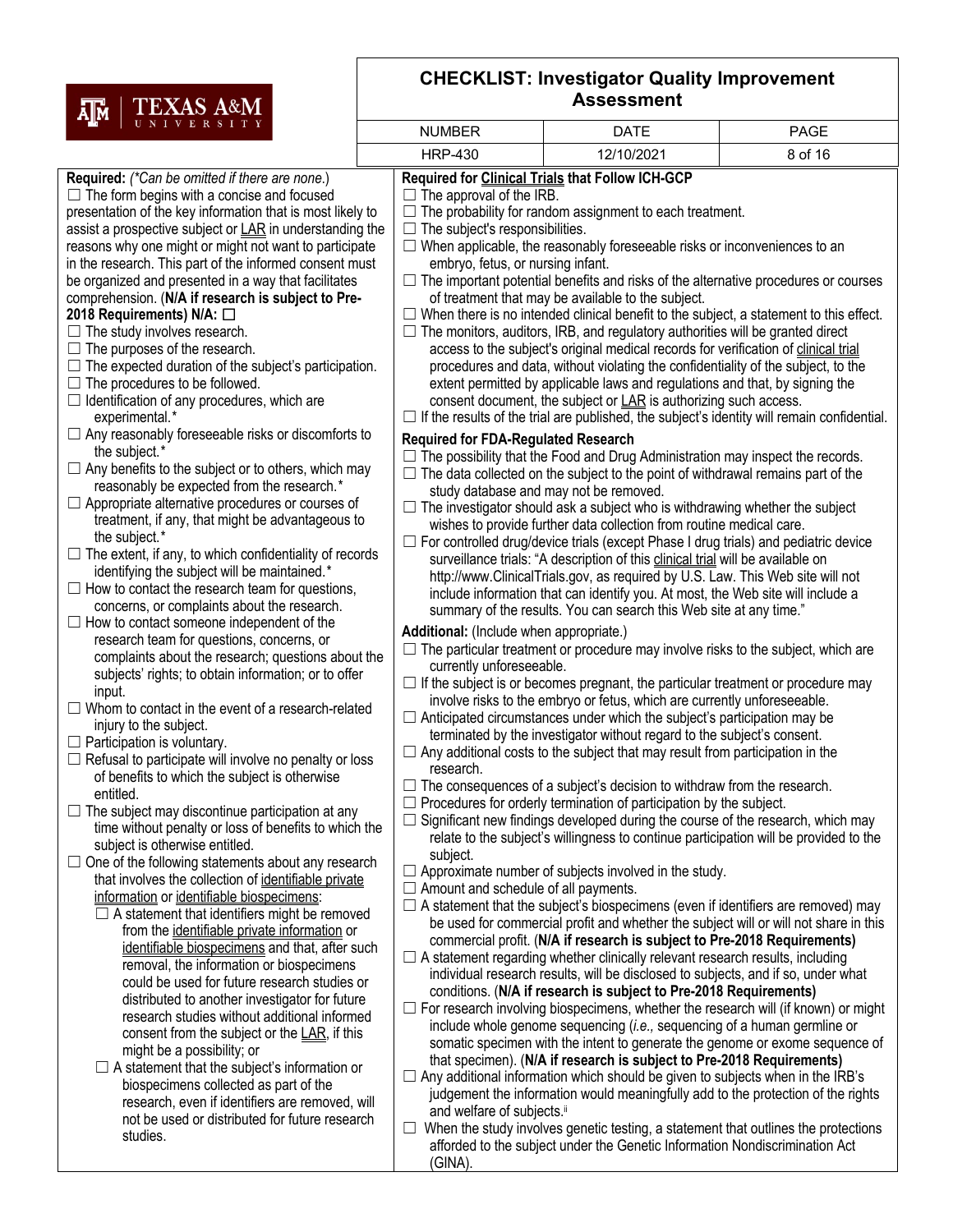| AM TEXAS A&M |            |  |  |  |  |  |
|--------------|------------|--|--|--|--|--|
|              | UNIVERSITY |  |  |  |  |  |

| д™<br>UNIVERSITY |              |                                |                                                                                                  |                                                                                                                                                                                                                                               |             |         |
|------------------|--------------|--------------------------------|--------------------------------------------------------------------------------------------------|-----------------------------------------------------------------------------------------------------------------------------------------------------------------------------------------------------------------------------------------------|-------------|---------|
|                  |              |                                |                                                                                                  | <b>NUMBER</b>                                                                                                                                                                                                                                 | <b>DATE</b> | PAGE    |
|                  |              |                                |                                                                                                  | <b>HRP-430</b>                                                                                                                                                                                                                                | 12/10/2021  | 9 of 16 |
|                  |              |                                | (N/A if research is subject to Pre-2018                                                          |                                                                                                                                                                                                                                               |             |         |
|                  |              | Requirements) N/A: $\square$   |                                                                                                  |                                                                                                                                                                                                                                               |             |         |
|                  |              |                                | Required for More than Minimal Risk Research                                                     |                                                                                                                                                                                                                                               |             |         |
|                  |              |                                | $\Box$ Whether any compensation is available if injury                                           |                                                                                                                                                                                                                                               |             |         |
|                  |              |                                | occurs and, if so, what it consists of, or where                                                 |                                                                                                                                                                                                                                               |             |         |
|                  |              |                                | further information may be obtained.                                                             |                                                                                                                                                                                                                                               |             |         |
|                  |              |                                | $\Box$ Whether any medical treatments are available if                                           |                                                                                                                                                                                                                                               |             |         |
|                  |              |                                | injury occurs and, if so, what they consist of, or<br>where further information may be obtained. |                                                                                                                                                                                                                                               |             |         |
|                  |              | 12 Study Conduct (IND studies) |                                                                                                  |                                                                                                                                                                                                                                               |             |         |
| $\square$ Yes    | $\square$ No | $\Box$ N/A                     |                                                                                                  | Investigators are responsible for the control of drugs under investigation.                                                                                                                                                                   |             |         |
| $\Box$ Yes       | $\Box$ No    | $\Box$ N/A                     |                                                                                                  | Investigators administer the drug only to subjects under their personal supervision or under the supervision of a                                                                                                                             |             |         |
|                  |              |                                |                                                                                                  | sub-investigator responsible to the investigator.                                                                                                                                                                                             |             |         |
| $\Box$ Yes       | $\square$ No | $\Box$ N/A                     |                                                                                                  | Investigators does not supply the investigational drug to any person not authorized to receive it.                                                                                                                                            |             |         |
|                  |              | 13 Study Conduct (IDE studies) |                                                                                                  |                                                                                                                                                                                                                                               |             |         |
| $\Box$ Yes       | $\square$ No | $\Box$ N/A                     |                                                                                                  | Investigators permit an investigational device to be used only with subjects under the investigator's supervision.                                                                                                                            |             |         |
| $\Box$ Yes       | $\Box$ No    | $\Box$ N/A                     |                                                                                                  | Investigators do not supply an investigational device to any person not authorized to receive it.                                                                                                                                             |             |         |
| $\Box$ Yes       | $\square$ No | $\Box$ N/A                     |                                                                                                  | Upon completion or termination of a clinical investigation or the investigator's part of an investigation, or at the                                                                                                                          |             |         |
|                  |              |                                |                                                                                                  | sponsor's request, investigators return to the sponsor any remaining supply of the device or otherwise dispose of                                                                                                                             |             |         |
|                  |              |                                | the device as the sponsor directs.                                                               |                                                                                                                                                                                                                                               |             |         |
| $\Box$ Yes       | $\square$ No | $\Box$ N/A                     |                                                                                                  | If the investigation is terminated, suspended, discontinued, or completed, investigators returns the unused supplies<br>of the drug to the sponsor, or otherwise provides for disposition of the unused supplies of the drug as authorized by |             |         |
|                  |              |                                | the sponsor.                                                                                     |                                                                                                                                                                                                                                               |             |         |
| $\square$ Yes    | $\square$ No | $\Box$ N/A                     |                                                                                                  | If an investigational drug is subject to the Controlled Substances Act, investigators take adequate precautions,                                                                                                                              |             |         |
|                  |              |                                |                                                                                                  | including storage of the investigational drug in a securely locked, substantially constructed cabinet, or other                                                                                                                               |             |         |
|                  |              |                                |                                                                                                  | securely locked, substantially constructed enclosure, access to which is limited, to prevent theft or diversion of the                                                                                                                        |             |         |
|                  |              |                                |                                                                                                  | substance into illegal channels of distribution.                                                                                                                                                                                              |             |         |
|                  |              |                                |                                                                                                  | Investigators prepare and submit the following reports to the sponsor:                                                                                                                                                                        |             |         |
| $\Box$ Yes       | $\Box$ No    | $\Box$ N/A                     |                                                                                                  | Any unanticipated adverse device effect occurring during an investigation. (As soon as possible, but in no                                                                                                                                    |             |         |
|                  |              |                                |                                                                                                  | event later than 10 working days after first learning of the effect.)                                                                                                                                                                         |             |         |
| $\Box$ Yes       | $\square$ No | $\Box$ N/A                     | working days.)                                                                                   | Withdrawal of approval by the reviewing IRB of the investigator's part of an investigation. (Within 5                                                                                                                                         |             |         |
| $\Box$ Yes       | $\square$ No | $\Box$ N/A                     |                                                                                                  | Progress reports on the investigation. (At least yearly.)                                                                                                                                                                                     |             |         |
| $\Box$ Yes       | $\Box$ No    | $\Box$ N/A                     |                                                                                                  | Any deviation from the investigational plan to protect the life or physical well-being of a subject in an                                                                                                                                     |             |         |
|                  |              |                                |                                                                                                  | emergency. (As soon as possible, but in no event later than 5 working days after the emergency                                                                                                                                                |             |         |
|                  |              |                                | occurred.                                                                                        |                                                                                                                                                                                                                                               |             |         |
| $\Box$ Yes       | $\Box$ No    | $\Box$ N/A                     |                                                                                                  | Use of a device without obtaining informed consent (within 5 working days after the use occurs).                                                                                                                                              |             |         |
| $\Box$ Yes       | $\Box$ No    | $\Box$ N/A                     |                                                                                                  | A final report. (Within 3 months after termination or completion of the investigation or the investigator's                                                                                                                                   |             |         |
|                  |              |                                |                                                                                                  | part of the investigation.)                                                                                                                                                                                                                   |             |         |
|                  |              |                                |                                                                                                  | Investigators prepare and submit the following reports to the IRB:                                                                                                                                                                            |             |         |
| $\Box$ Yes       | $\Box$ No    | $\Box$ N/A                     |                                                                                                  | Any unanticipated adverse device effect occurring during an investigation. (As soon as possible, but in no                                                                                                                                    |             |         |
|                  |              |                                |                                                                                                  | event later than 10 working days after first learning of the effect.)                                                                                                                                                                         |             |         |
| $\Box$ Yes       | $\Box$ No    | $\Box$ N/A                     |                                                                                                  | Progress reports on the <i>investigation</i> . (At least yearly.)                                                                                                                                                                             |             |         |
| $\Box$ Yes       | $\Box$ No    | $\Box$ N/A                     |                                                                                                  | Any deviation from the investigational plan to protect the life or physical well-being of a subject in an                                                                                                                                     |             |         |
|                  |              |                                |                                                                                                  | emergency. (As soon as possible, but in no event later than 5 working days after the emergency                                                                                                                                                |             |         |
| $\Box$ Yes       | $\square$ No | $\Box$ N/A                     | occurred.)                                                                                       | Use of a device without obtaining informed consent (within 5 working days after the use occurs).                                                                                                                                              |             |         |
| $\Box$ Yes       | $\Box$ No    | $\Box$ N/A                     |                                                                                                  | A final report (within 3 months after termination or completion of the investigation or the investigator's                                                                                                                                    |             |         |
|                  |              |                                |                                                                                                  | part of the investigation).                                                                                                                                                                                                                   |             |         |
|                  |              |                                |                                                                                                  | Investigators prepare and submit the following reports to the study monitor:                                                                                                                                                                  |             |         |
| $\Box$ Yes       | $\square$ No | $\Box$ N/A                     |                                                                                                  | Progress reports on the investigation. (At least yearly.)                                                                                                                                                                                     |             |         |
|                  |              |                                |                                                                                                  |                                                                                                                                                                                                                                               |             |         |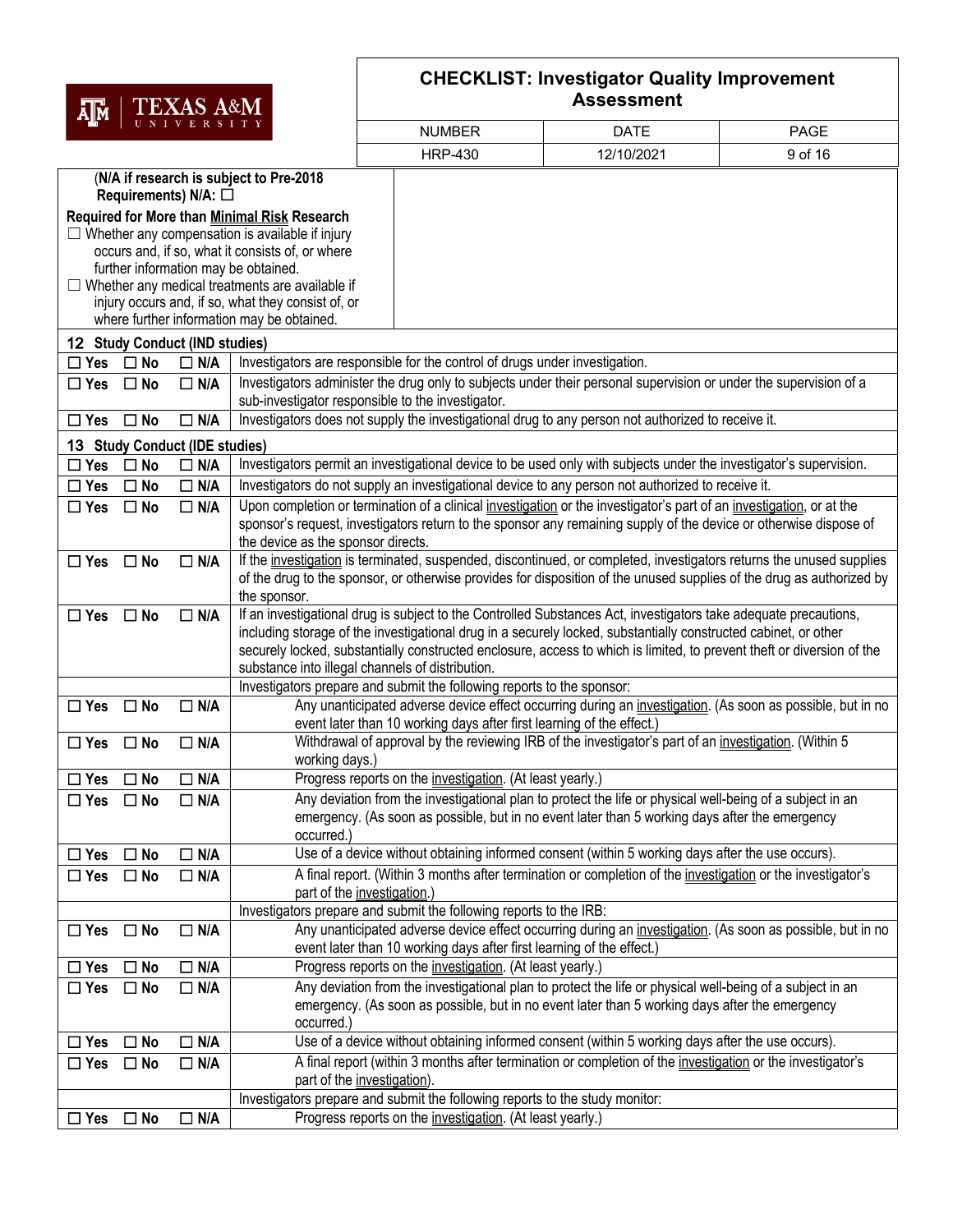

| <b>NUMBER</b>  | DATE       | <b>PAGE</b> |
|----------------|------------|-------------|
| <b>HRP-430</b> | 12/10/2021 | 10 of 16    |

|               |              |            | 14 IND Sponsor-Investigator Requirements                                                                                                                                                                                                                                                                                                                                                     |
|---------------|--------------|------------|----------------------------------------------------------------------------------------------------------------------------------------------------------------------------------------------------------------------------------------------------------------------------------------------------------------------------------------------------------------------------------------------|
| $\Box$ Yes    | $\square$ No | $\Box$ N/A | The investigator submits a completed Form FDA 3454 attesting to the absence of financial interests and                                                                                                                                                                                                                                                                                       |
|               |              |            | arrangements for all participating clinical investigators.                                                                                                                                                                                                                                                                                                                                   |
| $\Box$ Yes    | $\Box$ No    | $\Box$ N/A | For any participating clinical investigator for whom the investigator does not submit a completed Form FDA 3454,<br>the investigator submits a completed Form FDA 3455 (Disclosure Statement).                                                                                                                                                                                               |
| $\Box$ Yes    | $\square$ No | $\Box$ N/A | The investigator maintains on file information pertaining to the financial interests of clinical investigators for 2 years<br>after the date of approval of the application.                                                                                                                                                                                                                 |
| $\Box$ Yes    | $\Box$ No    | $\Box$ N/A | The investigator selects qualified investigators.                                                                                                                                                                                                                                                                                                                                            |
| $\Box$ Yes    | $\square$ No | $\Box$ N/A | The investigator provides participating investigators with the information they need to conduct an investigation<br>properly.                                                                                                                                                                                                                                                                |
| $\Box$ Yes    | $\Box$ No    | $\Box$ N/A | The investigator ensures that the investigation(s) is conducted in accordance with the general investigational plan<br>and protocols contained in the IND.                                                                                                                                                                                                                                   |
| $\Box$ Yes    | $\square$ No | $\Box$ N/A | The investigator maintains an effective IND with respect to the investigations.                                                                                                                                                                                                                                                                                                              |
| $\Box$ Yes    | $\square$ No | $\Box$ N/A | The investigator ensures that FDA is promptly informed of significant new adverse effects or risks with respect to<br>the drug.                                                                                                                                                                                                                                                              |
| $\square$ Yes | $\square$ No | $\Box$ N/A | The investigator ensures that all participating investigators are promptly informed of significant new adverse effects<br>or risks with respect to the drug.                                                                                                                                                                                                                                 |
| $\Box$ Yes    | $\Box$ No    | $\Box$ N/A | The investigator selects only investigators qualified by training and experience as appropriate experts to investigate<br>the drug.                                                                                                                                                                                                                                                          |
| $\Box$ Yes    | $\Box$ No    | $\Box$ N/A | The investigator ships investigational new drugs only to investigators participating in the <i>investigation</i> .                                                                                                                                                                                                                                                                           |
| $\Box$ Yes    | $\square$ No | $\Box$ N/A | Before permitting an investigator to begin participation in an investigation, the investigator obtains the following:                                                                                                                                                                                                                                                                        |
| $\Box$ Yes    | $\square$ No | $\Box$ N/A | A signed investigator statement (Form FDA-1572).                                                                                                                                                                                                                                                                                                                                             |
| $\Box$ Yes    | $\Box$ No    | $\Box$ N/A | A curriculum vitae or other statement of qualifications of the investigator showing the education, training,                                                                                                                                                                                                                                                                                 |
|               |              |            | and experience that qualifies the investigator as an expert in the clinical investigation of the drug for the<br>use under investigation.                                                                                                                                                                                                                                                    |
| $\Box$ Yes    | $\Box$ No    | $\Box$ N/A | Sufficient accurate financial information to allow the investigator to submit complete and accurate<br>certification or disclosure statements.                                                                                                                                                                                                                                               |
| $\Box$ Yes    | $\Box$ No    | $\Box$ N/A | The investigator selects a monitor qualified by training and experience to monitor the progress of the investigation.                                                                                                                                                                                                                                                                        |
| $\Box$ Yes    | $\square$ No | $\Box$ N/A | The investigator provides each participating clinical investigator an investigator brochure.                                                                                                                                                                                                                                                                                                 |
| $\Box$ Yes    | $\square$ No | $\Box$ N/A | The investigator ensures, as the overall investigation proceeds, that each participating investigator is informed of<br>new observations discovered by or reported to the investigator on the drug, particularly with respect to adverse<br>effects and safe use.                                                                                                                            |
| $\square$ Yes | $\square$ No | $\Box$ N/A | The investigator monitors the progress of all clinical investigations being conducted under the IND.                                                                                                                                                                                                                                                                                         |
| $\Box$ Yes    | $\Box$ No    | $\Box$ N/A | If the investigator discovers that an investigator is not complying with the signed agreement (Form FDA-1572), the<br>general investigational plan, or other applicable requirements; the investigator promptly either secures compliance<br>or discontinues shipment of the investigational new drug to the investigator and ends the investigator's participation<br>in the investigation. |
| $\Box$ Yes    | $\Box$ No    | $\Box$ N/A | If the investigator's participation in the investigation is ended, the investigator ensures that the<br>investigator dispose of or returns the investigational drug and notifies the FDA.                                                                                                                                                                                                    |
| $\Box$ Yes    | $\Box$ No    | $\Box$ N/A | The investigator reviews and evaluates the evidence relating to the safety and effectiveness of the drug as it is<br>obtained from the investigator(s).                                                                                                                                                                                                                                      |
|               |              |            | If the investigator determines that the investigational drug presents an unreasonable and significant risk to<br>subjects, the investigator:                                                                                                                                                                                                                                                 |
| $\Box$ Yes    | $\square$ No | $\Box$ N/A | Ensures discontinuation of those investigations that present the risk.                                                                                                                                                                                                                                                                                                                       |
| $\Box$ Yes    | $\square$ No | $\Box$ N/A | Notifies the FDA, all institutional review boards, and all investigators who have at any time participated in<br>the investigation of the discontinuance.                                                                                                                                                                                                                                    |
| $\Box$ Yes    | $\Box$ No    | $\Box$ N/A | Ensures the disposition of all stocks of the drug outstanding.                                                                                                                                                                                                                                                                                                                               |
| $\Box$ Yes    | $\Box$ No    | $\Box$ N/A | Furnishes the FDA with a full report of the investigator's actions.                                                                                                                                                                                                                                                                                                                          |
| $\square$ Yes | $\square$ No | $\Box$ N/A | The investigator maintains adequate records showing the receipt, shipment, or other disposition of the<br>investigational drug, including, as appropriate, the name of the investigator to whom the drug is shipped, and the<br>date, quantity, and batch or code mark of each such shipment.                                                                                                |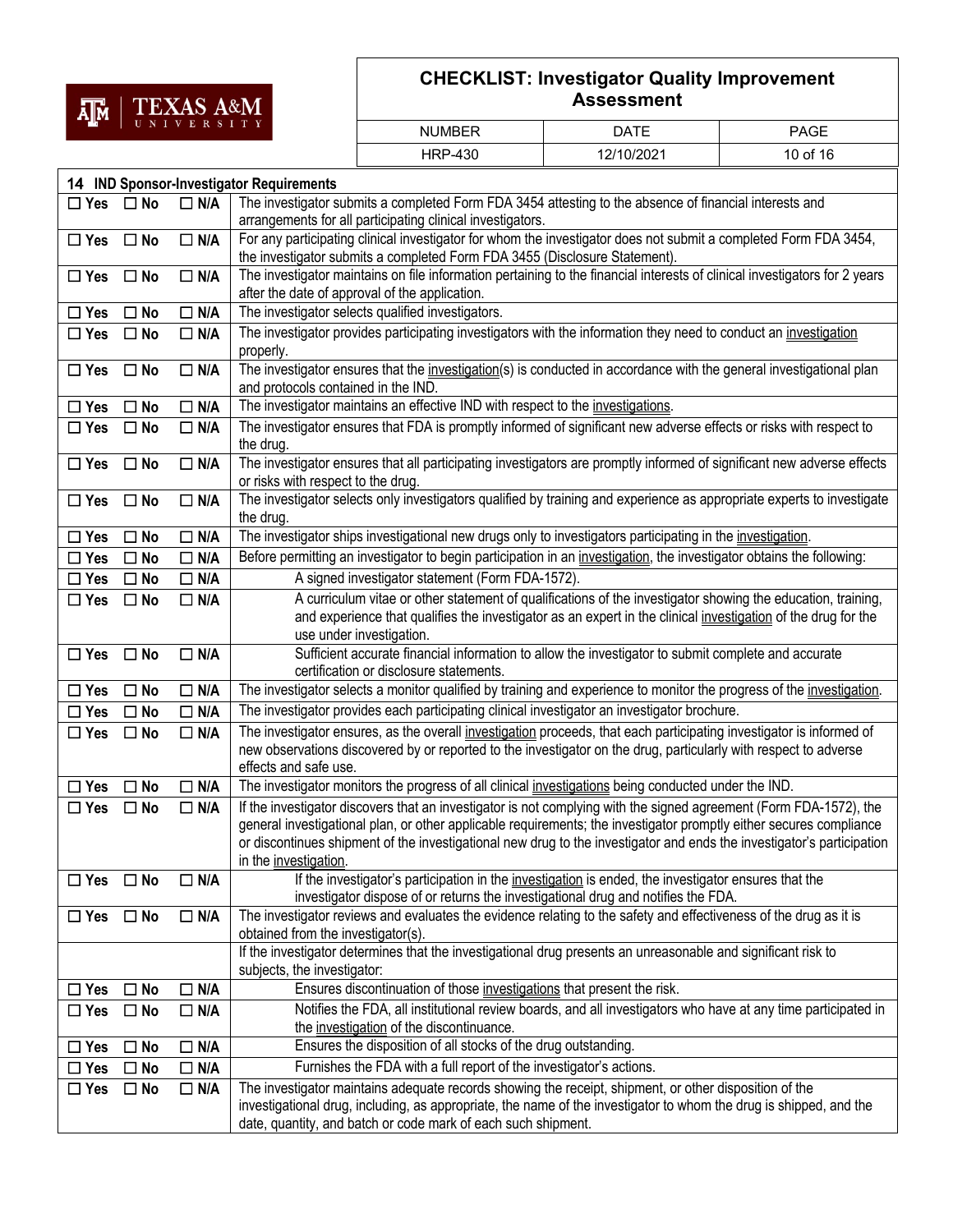## **TM** | TEXAS A&M

| и <mark>и</mark> |              |               |  |                                                                                                                    |             |             |  |  |  |  |
|------------------|--------------|---------------|--|--------------------------------------------------------------------------------------------------------------------|-------------|-------------|--|--|--|--|
|                  | UNIVERSITY   |               |  | <b>NUMBER</b>                                                                                                      | <b>DATE</b> | <b>PAGE</b> |  |  |  |  |
|                  |              |               |  | <b>HRP-430</b>                                                                                                     | 12/10/2021  | 11 of 16    |  |  |  |  |
| $\square$ Yes    | $\square$ No | N/A           |  | The investigator retains these records and reports for 2 years after a marketing application is approved           |             |             |  |  |  |  |
|                  |              |               |  | for the drug; or, if an application is not approved for the drug, until 2 years after shipment and delivery of     |             |             |  |  |  |  |
|                  |              |               |  | the drug for investigational use is discontinued and FDA has been so notified.                                     |             |             |  |  |  |  |
| $\Box$ Yes       | $\Box$ No    | $\Box$ N/A    |  | The investigator retains reserve samples of any test article and reference standard identified in, and used in any |             |             |  |  |  |  |
|                  |              |               |  | bioequivalence or bioavailability studies and release the reserve samples to the FDA upon request.                 |             |             |  |  |  |  |
| $\Box$ Yes       | $\Box$ No    | N/A           |  | The investigator retains each reserve sample for a period of at least 5 years following the date on which          |             |             |  |  |  |  |
|                  |              |               |  | the application or supplemental application is approved, or, if such application or supplemental                   |             |             |  |  |  |  |
|                  |              |               |  | application is not approved, at least 5 years following the date of completion of the bioavailability study.       |             |             |  |  |  |  |
| $\Box$ Yes       | $\Box$ No    | N/A           |  | The investigator permits, upon request from any properly authorized officer or employee of the Food and Drug       |             |             |  |  |  |  |
|                  |              |               |  | Administration, at reasonable times, such officer or employee to have access to and copy and verify any records    |             |             |  |  |  |  |
|                  |              |               |  | and reports relating to a clinical investigation being conducted under the IND.                                    |             |             |  |  |  |  |
| $\square$ Yes    | No<br>П      | N/A           |  | The investigator submits, upon written request by the FDA, the records or reports (or copies of them) to the FDA.  |             |             |  |  |  |  |
| $\Box$ Yes       | □ No         | $\Box$ N/A    |  | The investigator discontinues shipments of the drug to any investigator who has failed to maintain or make         |             |             |  |  |  |  |
|                  |              |               |  | available records or reports of the investigation as required.                                                     |             |             |  |  |  |  |
|                  |              |               |  | If an investigational new drug is a substance listed in any schedule of the Controlled Substances Act (21 U.S.C.   |             |             |  |  |  |  |
|                  |              |               |  | 801; 21 CFR part 1308), the investigator ensures:                                                                  |             |             |  |  |  |  |
| $\square$ Yes    | No<br>П      | $\Box$ N/A    |  | Upon the request of a properly authorized employee of the Drug Enforcement Administration of the                   |             |             |  |  |  |  |
|                  |              |               |  | Department of Justice, all records concerning shipment, delivery, receipt, and disposition of the drug,            |             |             |  |  |  |  |
|                  |              |               |  | which are required to be kept be made available by the investigator to whom the request is made, for               |             |             |  |  |  |  |
|                  |              |               |  | inspection and copying.                                                                                            |             |             |  |  |  |  |
| $\Box$ Yes       | $\square$ No | $\square$ N/A |  | That adequate precautions are taken, including storage of the investigational drug in a securely locked,           |             |             |  |  |  |  |
|                  |              |               |  | substantially constructed cabinet, or other securely locked, substantially constructed enclosure, access to        |             |             |  |  |  |  |
|                  |              |               |  | which is limited, to prevent theft or diversion of the substance into illegal channels of distribution.            |             |             |  |  |  |  |
| $\square$ Yes    | $\Box$ No    | $\square$ N/A |  | The investigator ensures the return of all unused supplies of the investigational drug from each individual        |             |             |  |  |  |  |
|                  |              |               |  | investigator whose participation in the investigation is discontinued or terminated.                               |             |             |  |  |  |  |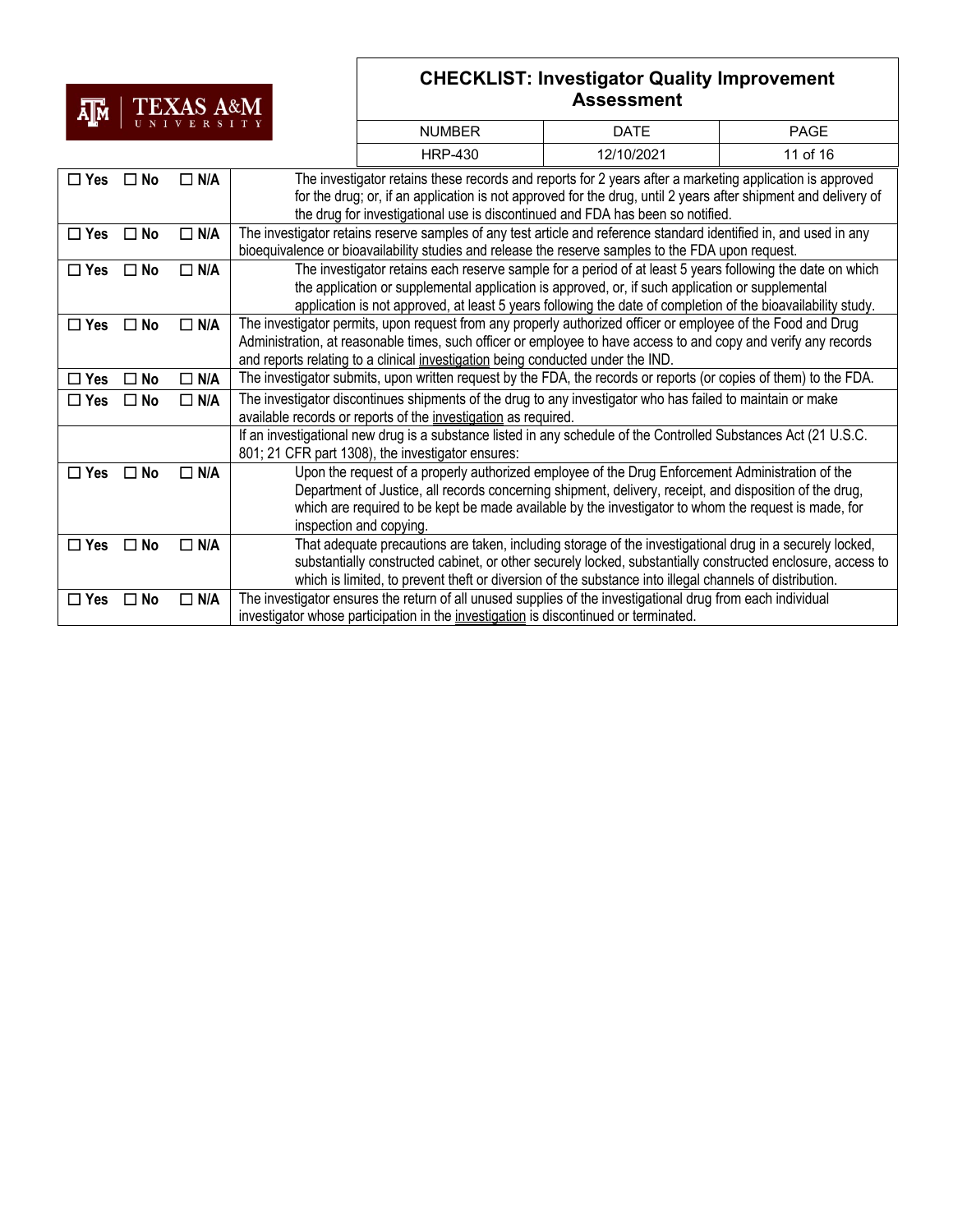

| <b>NUMBER</b>  | ר ATF      | PAGE     |
|----------------|------------|----------|
| <b>HRP-430</b> | 12/10/2021 | 12 of 16 |

| The investigator ensures that no part of the investigation begins until the IRB and FDA have both approved the<br>$\Box$ N/A<br>$\Box$ Yes $\Box$ No<br>application or supplemental application.<br>The investigator selects other investigators qualified by training and experience to investigate the device.<br>$\Box$ N/A<br>$\Box$ Yes<br>$\square$ No<br>The investigator selects monitors qualified by training and experience to monitor the investigational study in<br>$\Box$ Yes<br>$\square$ No<br>$\Box$ N/A<br>accordance with the IDE and other applicable FDA regulations.<br>The investigator ships investigational devices only to qualified investigators participating in the investigation.<br>$\Box$ N/A<br>$\Box$ Yes<br>$\square$ No<br>The investigator obtains a signed agreement from each participating investigator that includes:<br>The participating investigator's curriculum vitae,<br>$\Box$ N/A<br>$\Box$ Yes<br>$\square$ No<br>A statement of the participating investigator's relevant experience, including the dates, location, extent,<br>$\Box$ N/A<br>$\Box$ Yes<br>$\square$ No<br>and type of experience, where applicable,<br>An explanation of the circumstances that led to termination of a study if the participating investigator was<br>$\Box$ N/A<br>$\Box$ Yes<br>$\square$ No<br>involved in an investigation or other research that was terminated,<br>$\Box$ N/A<br>A statement of the participating investigator's commitment to:<br>$\Box$ Yes<br>$\square$ No<br>Conduct the investigation in accordance with the agreement, the investigational plan, the IDE and<br>other applicable FDA regulations, and conditions of approval imposed by the reviewing IRB or FDA,<br>Supervise all testing of the device involving human subjects, and<br>Ensure that the requirements for obtaining informed consent are met.<br>The investigator maintains sufficient accurate financial disclosure information to submit a complete and accurate<br>$\Box$ N/A<br>$\Box$ Yes<br>$\square$ No<br>certification or disclosure statement as required under 21 CFR 54, Financial Disclosure by Clinical Investigators.<br>The investigator obtains a commitment from clinical investigators to promptly update this information if any relevant<br>$\Box$ N/A<br>$\Box$ Yes<br>$\square$ No<br>changes occur during the course of the investigation and for one year following completion of the study. (The<br>financial certification or disclosure is submitted in the PMA or Premarket Notification 510(k) application. It should<br>not be submitted in the IDE application.)<br>The investigator supplies all participating investigators with copies of the investigational plan and a report of prior<br>$\Box$ Yes<br>$\square$ No<br>$\Box$ N/A<br>investigations of the device.<br>Securing Compliance: If the investigator discovers that a participating investigator is not complying with the signed<br>$\Box$ N/A<br>$\Box$ Yes<br>$\Box$ No<br>agreement, the investigational plan, the IDE requirements, any other applicable FDA regulations, or any conditions<br>of approval imposed by the reviewing IRB or FDA, the investigator promptly either secures compliance, or<br>discontinues shipments of the device to the investigator and terminates the investigator's participation in the<br>investigation. A sponsor must also require that the investigator dispose of or return the device, unless this action<br>would jeopardize the rights, safety, or welfare of a subject.<br>Unanticipated Adverse Device Effects: The investigator immediately conducts an evaluation of any unanticipated<br>$\Box$ Yes<br>$\square$ No<br>$\Box$ N/A<br>adverse device effect. An investigator who determines that an unanticipated adverse device effect presents an<br>unreasonable risk to subjects terminates all investigations or parts of the investigations presenting that risk as soon<br>as possible. Termination must occur no later than 5 working days after the sponsor makes this determination and<br>no later than 15 working days after the sponsor first received notice of the effect.<br>Resumption of Terminated Studies: For significant risk device investigations, an investigator may not resume a<br>$\Box$ N/A<br>$\square$ Yes<br>$\Box$ No<br>terminated investigation without IRB and FDA approval.<br>The investigator must maintain accurate and complete records relating to the investigation. These records include:<br>All correspondence including required reports,<br>$\Box$ N/A<br>$\square$ No<br>$\Box$ Yes<br>Records of receipt, use or disposition of a device that relate to:<br>$\Box$ Yes<br>$\square$ No<br>$\Box$ N/A<br>The type and quantity of the device, the dates of its receipt, and the batch number or code mark.<br>The names of all persons who received, used, or disposed of each device.<br>$\bullet$<br>Why and how many units of the device have been returned to the sponsor, repaired, or otherwise<br>disposed of.<br>Signed investigator agreements including financial disclosure information,<br>$\Box$ N/A<br>$\square$ No<br>$\Box$ Yes<br>Records concerning complaints and adverse device effects whether anticipated or not,<br>$\Box$ N/A<br>$\Box$ Yes<br>$\Box$ No<br>Any other records that FDA requires to be maintained by regulation or by specific requirement for a<br>$\Box$ N/A<br>$\Box$ Yes<br>$\square$ No<br>category of investigation or a particular investigation.<br>The investigator provides the following reports in a timely manner to FDA, the IRBs, and/or the investigators.<br>$\Box$ N/A<br>$\Box$ Yes<br>$\square$ No<br>Unanticipated Adverse Device Effects<br>$\Box$ No<br>$\Box$ N/A<br>$\Box$ Yes |  | 15 Significant Risk IDE Sponsor-Investigator Requirements |  |  |  |  |
|-------------------------------------------------------------------------------------------------------------------------------------------------------------------------------------------------------------------------------------------------------------------------------------------------------------------------------------------------------------------------------------------------------------------------------------------------------------------------------------------------------------------------------------------------------------------------------------------------------------------------------------------------------------------------------------------------------------------------------------------------------------------------------------------------------------------------------------------------------------------------------------------------------------------------------------------------------------------------------------------------------------------------------------------------------------------------------------------------------------------------------------------------------------------------------------------------------------------------------------------------------------------------------------------------------------------------------------------------------------------------------------------------------------------------------------------------------------------------------------------------------------------------------------------------------------------------------------------------------------------------------------------------------------------------------------------------------------------------------------------------------------------------------------------------------------------------------------------------------------------------------------------------------------------------------------------------------------------------------------------------------------------------------------------------------------------------------------------------------------------------------------------------------------------------------------------------------------------------------------------------------------------------------------------------------------------------------------------------------------------------------------------------------------------------------------------------------------------------------------------------------------------------------------------------------------------------------------------------------------------------------------------------------------------------------------------------------------------------------------------------------------------------------------------------------------------------------------------------------------------------------------------------------------------------------------------------------------------------------------------------------------------------------------------------------------------------------------------------------------------------------------------------------------------------------------------------------------------------------------------------------------------------------------------------------------------------------------------------------------------------------------------------------------------------------------------------------------------------------------------------------------------------------------------------------------------------------------------------------------------------------------------------------------------------------------------------------------------------------------------------------------------------------------------------------------------------------------------------------------------------------------------------------------------------------------------------------------------------------------------------------------------------------------------------------------------------------------------------------------------------------------------------------------------------------------------------------------------------------------------------------------------------------------------------------------------------------------------------------------------------------------------------------------------------------------------------------------------------------------------------------------------------------------------------------------------------------------------------------------------------------------------------------------------------------------------------------------------------------------------------------------------------------------------------------------------------------------------------------------------------------------------------------------------------------------------------------------------------------------------------------------------------------------------------------------------------------------------------------------------------------------------------------------------------------------------------------------------------------------------------------------------------------------------------------------------------------------------------------------------------------------------------------------------------------------------------------------------------------------------------------------------------------------------------------------------------------------------------------------------------------------------------------------------------------------------------------------------------------------------------------------------------------------------|--|-----------------------------------------------------------|--|--|--|--|
|                                                                                                                                                                                                                                                                                                                                                                                                                                                                                                                                                                                                                                                                                                                                                                                                                                                                                                                                                                                                                                                                                                                                                                                                                                                                                                                                                                                                                                                                                                                                                                                                                                                                                                                                                                                                                                                                                                                                                                                                                                                                                                                                                                                                                                                                                                                                                                                                                                                                                                                                                                                                                                                                                                                                                                                                                                                                                                                                                                                                                                                                                                                                                                                                                                                                                                                                                                                                                                                                                                                                                                                                                                                                                                                                                                                                                                                                                                                                                                                                                                                                                                                                                                                                                                                                                                                                                                                                                                                                                                                                                                                                                                                                                                                                                                                                                                                                                                                                                                                                                                                                                                                                                                                                                                                                                                                                                                                                                                                                                                                                                                                                                                                                                                                                                                                           |  |                                                           |  |  |  |  |
|                                                                                                                                                                                                                                                                                                                                                                                                                                                                                                                                                                                                                                                                                                                                                                                                                                                                                                                                                                                                                                                                                                                                                                                                                                                                                                                                                                                                                                                                                                                                                                                                                                                                                                                                                                                                                                                                                                                                                                                                                                                                                                                                                                                                                                                                                                                                                                                                                                                                                                                                                                                                                                                                                                                                                                                                                                                                                                                                                                                                                                                                                                                                                                                                                                                                                                                                                                                                                                                                                                                                                                                                                                                                                                                                                                                                                                                                                                                                                                                                                                                                                                                                                                                                                                                                                                                                                                                                                                                                                                                                                                                                                                                                                                                                                                                                                                                                                                                                                                                                                                                                                                                                                                                                                                                                                                                                                                                                                                                                                                                                                                                                                                                                                                                                                                                           |  |                                                           |  |  |  |  |
|                                                                                                                                                                                                                                                                                                                                                                                                                                                                                                                                                                                                                                                                                                                                                                                                                                                                                                                                                                                                                                                                                                                                                                                                                                                                                                                                                                                                                                                                                                                                                                                                                                                                                                                                                                                                                                                                                                                                                                                                                                                                                                                                                                                                                                                                                                                                                                                                                                                                                                                                                                                                                                                                                                                                                                                                                                                                                                                                                                                                                                                                                                                                                                                                                                                                                                                                                                                                                                                                                                                                                                                                                                                                                                                                                                                                                                                                                                                                                                                                                                                                                                                                                                                                                                                                                                                                                                                                                                                                                                                                                                                                                                                                                                                                                                                                                                                                                                                                                                                                                                                                                                                                                                                                                                                                                                                                                                                                                                                                                                                                                                                                                                                                                                                                                                                           |  |                                                           |  |  |  |  |
|                                                                                                                                                                                                                                                                                                                                                                                                                                                                                                                                                                                                                                                                                                                                                                                                                                                                                                                                                                                                                                                                                                                                                                                                                                                                                                                                                                                                                                                                                                                                                                                                                                                                                                                                                                                                                                                                                                                                                                                                                                                                                                                                                                                                                                                                                                                                                                                                                                                                                                                                                                                                                                                                                                                                                                                                                                                                                                                                                                                                                                                                                                                                                                                                                                                                                                                                                                                                                                                                                                                                                                                                                                                                                                                                                                                                                                                                                                                                                                                                                                                                                                                                                                                                                                                                                                                                                                                                                                                                                                                                                                                                                                                                                                                                                                                                                                                                                                                                                                                                                                                                                                                                                                                                                                                                                                                                                                                                                                                                                                                                                                                                                                                                                                                                                                                           |  |                                                           |  |  |  |  |
|                                                                                                                                                                                                                                                                                                                                                                                                                                                                                                                                                                                                                                                                                                                                                                                                                                                                                                                                                                                                                                                                                                                                                                                                                                                                                                                                                                                                                                                                                                                                                                                                                                                                                                                                                                                                                                                                                                                                                                                                                                                                                                                                                                                                                                                                                                                                                                                                                                                                                                                                                                                                                                                                                                                                                                                                                                                                                                                                                                                                                                                                                                                                                                                                                                                                                                                                                                                                                                                                                                                                                                                                                                                                                                                                                                                                                                                                                                                                                                                                                                                                                                                                                                                                                                                                                                                                                                                                                                                                                                                                                                                                                                                                                                                                                                                                                                                                                                                                                                                                                                                                                                                                                                                                                                                                                                                                                                                                                                                                                                                                                                                                                                                                                                                                                                                           |  |                                                           |  |  |  |  |
|                                                                                                                                                                                                                                                                                                                                                                                                                                                                                                                                                                                                                                                                                                                                                                                                                                                                                                                                                                                                                                                                                                                                                                                                                                                                                                                                                                                                                                                                                                                                                                                                                                                                                                                                                                                                                                                                                                                                                                                                                                                                                                                                                                                                                                                                                                                                                                                                                                                                                                                                                                                                                                                                                                                                                                                                                                                                                                                                                                                                                                                                                                                                                                                                                                                                                                                                                                                                                                                                                                                                                                                                                                                                                                                                                                                                                                                                                                                                                                                                                                                                                                                                                                                                                                                                                                                                                                                                                                                                                                                                                                                                                                                                                                                                                                                                                                                                                                                                                                                                                                                                                                                                                                                                                                                                                                                                                                                                                                                                                                                                                                                                                                                                                                                                                                                           |  |                                                           |  |  |  |  |
|                                                                                                                                                                                                                                                                                                                                                                                                                                                                                                                                                                                                                                                                                                                                                                                                                                                                                                                                                                                                                                                                                                                                                                                                                                                                                                                                                                                                                                                                                                                                                                                                                                                                                                                                                                                                                                                                                                                                                                                                                                                                                                                                                                                                                                                                                                                                                                                                                                                                                                                                                                                                                                                                                                                                                                                                                                                                                                                                                                                                                                                                                                                                                                                                                                                                                                                                                                                                                                                                                                                                                                                                                                                                                                                                                                                                                                                                                                                                                                                                                                                                                                                                                                                                                                                                                                                                                                                                                                                                                                                                                                                                                                                                                                                                                                                                                                                                                                                                                                                                                                                                                                                                                                                                                                                                                                                                                                                                                                                                                                                                                                                                                                                                                                                                                                                           |  |                                                           |  |  |  |  |
|                                                                                                                                                                                                                                                                                                                                                                                                                                                                                                                                                                                                                                                                                                                                                                                                                                                                                                                                                                                                                                                                                                                                                                                                                                                                                                                                                                                                                                                                                                                                                                                                                                                                                                                                                                                                                                                                                                                                                                                                                                                                                                                                                                                                                                                                                                                                                                                                                                                                                                                                                                                                                                                                                                                                                                                                                                                                                                                                                                                                                                                                                                                                                                                                                                                                                                                                                                                                                                                                                                                                                                                                                                                                                                                                                                                                                                                                                                                                                                                                                                                                                                                                                                                                                                                                                                                                                                                                                                                                                                                                                                                                                                                                                                                                                                                                                                                                                                                                                                                                                                                                                                                                                                                                                                                                                                                                                                                                                                                                                                                                                                                                                                                                                                                                                                                           |  |                                                           |  |  |  |  |
|                                                                                                                                                                                                                                                                                                                                                                                                                                                                                                                                                                                                                                                                                                                                                                                                                                                                                                                                                                                                                                                                                                                                                                                                                                                                                                                                                                                                                                                                                                                                                                                                                                                                                                                                                                                                                                                                                                                                                                                                                                                                                                                                                                                                                                                                                                                                                                                                                                                                                                                                                                                                                                                                                                                                                                                                                                                                                                                                                                                                                                                                                                                                                                                                                                                                                                                                                                                                                                                                                                                                                                                                                                                                                                                                                                                                                                                                                                                                                                                                                                                                                                                                                                                                                                                                                                                                                                                                                                                                                                                                                                                                                                                                                                                                                                                                                                                                                                                                                                                                                                                                                                                                                                                                                                                                                                                                                                                                                                                                                                                                                                                                                                                                                                                                                                                           |  |                                                           |  |  |  |  |
|                                                                                                                                                                                                                                                                                                                                                                                                                                                                                                                                                                                                                                                                                                                                                                                                                                                                                                                                                                                                                                                                                                                                                                                                                                                                                                                                                                                                                                                                                                                                                                                                                                                                                                                                                                                                                                                                                                                                                                                                                                                                                                                                                                                                                                                                                                                                                                                                                                                                                                                                                                                                                                                                                                                                                                                                                                                                                                                                                                                                                                                                                                                                                                                                                                                                                                                                                                                                                                                                                                                                                                                                                                                                                                                                                                                                                                                                                                                                                                                                                                                                                                                                                                                                                                                                                                                                                                                                                                                                                                                                                                                                                                                                                                                                                                                                                                                                                                                                                                                                                                                                                                                                                                                                                                                                                                                                                                                                                                                                                                                                                                                                                                                                                                                                                                                           |  |                                                           |  |  |  |  |
|                                                                                                                                                                                                                                                                                                                                                                                                                                                                                                                                                                                                                                                                                                                                                                                                                                                                                                                                                                                                                                                                                                                                                                                                                                                                                                                                                                                                                                                                                                                                                                                                                                                                                                                                                                                                                                                                                                                                                                                                                                                                                                                                                                                                                                                                                                                                                                                                                                                                                                                                                                                                                                                                                                                                                                                                                                                                                                                                                                                                                                                                                                                                                                                                                                                                                                                                                                                                                                                                                                                                                                                                                                                                                                                                                                                                                                                                                                                                                                                                                                                                                                                                                                                                                                                                                                                                                                                                                                                                                                                                                                                                                                                                                                                                                                                                                                                                                                                                                                                                                                                                                                                                                                                                                                                                                                                                                                                                                                                                                                                                                                                                                                                                                                                                                                                           |  |                                                           |  |  |  |  |
|                                                                                                                                                                                                                                                                                                                                                                                                                                                                                                                                                                                                                                                                                                                                                                                                                                                                                                                                                                                                                                                                                                                                                                                                                                                                                                                                                                                                                                                                                                                                                                                                                                                                                                                                                                                                                                                                                                                                                                                                                                                                                                                                                                                                                                                                                                                                                                                                                                                                                                                                                                                                                                                                                                                                                                                                                                                                                                                                                                                                                                                                                                                                                                                                                                                                                                                                                                                                                                                                                                                                                                                                                                                                                                                                                                                                                                                                                                                                                                                                                                                                                                                                                                                                                                                                                                                                                                                                                                                                                                                                                                                                                                                                                                                                                                                                                                                                                                                                                                                                                                                                                                                                                                                                                                                                                                                                                                                                                                                                                                                                                                                                                                                                                                                                                                                           |  |                                                           |  |  |  |  |
|                                                                                                                                                                                                                                                                                                                                                                                                                                                                                                                                                                                                                                                                                                                                                                                                                                                                                                                                                                                                                                                                                                                                                                                                                                                                                                                                                                                                                                                                                                                                                                                                                                                                                                                                                                                                                                                                                                                                                                                                                                                                                                                                                                                                                                                                                                                                                                                                                                                                                                                                                                                                                                                                                                                                                                                                                                                                                                                                                                                                                                                                                                                                                                                                                                                                                                                                                                                                                                                                                                                                                                                                                                                                                                                                                                                                                                                                                                                                                                                                                                                                                                                                                                                                                                                                                                                                                                                                                                                                                                                                                                                                                                                                                                                                                                                                                                                                                                                                                                                                                                                                                                                                                                                                                                                                                                                                                                                                                                                                                                                                                                                                                                                                                                                                                                                           |  |                                                           |  |  |  |  |
|                                                                                                                                                                                                                                                                                                                                                                                                                                                                                                                                                                                                                                                                                                                                                                                                                                                                                                                                                                                                                                                                                                                                                                                                                                                                                                                                                                                                                                                                                                                                                                                                                                                                                                                                                                                                                                                                                                                                                                                                                                                                                                                                                                                                                                                                                                                                                                                                                                                                                                                                                                                                                                                                                                                                                                                                                                                                                                                                                                                                                                                                                                                                                                                                                                                                                                                                                                                                                                                                                                                                                                                                                                                                                                                                                                                                                                                                                                                                                                                                                                                                                                                                                                                                                                                                                                                                                                                                                                                                                                                                                                                                                                                                                                                                                                                                                                                                                                                                                                                                                                                                                                                                                                                                                                                                                                                                                                                                                                                                                                                                                                                                                                                                                                                                                                                           |  |                                                           |  |  |  |  |
|                                                                                                                                                                                                                                                                                                                                                                                                                                                                                                                                                                                                                                                                                                                                                                                                                                                                                                                                                                                                                                                                                                                                                                                                                                                                                                                                                                                                                                                                                                                                                                                                                                                                                                                                                                                                                                                                                                                                                                                                                                                                                                                                                                                                                                                                                                                                                                                                                                                                                                                                                                                                                                                                                                                                                                                                                                                                                                                                                                                                                                                                                                                                                                                                                                                                                                                                                                                                                                                                                                                                                                                                                                                                                                                                                                                                                                                                                                                                                                                                                                                                                                                                                                                                                                                                                                                                                                                                                                                                                                                                                                                                                                                                                                                                                                                                                                                                                                                                                                                                                                                                                                                                                                                                                                                                                                                                                                                                                                                                                                                                                                                                                                                                                                                                                                                           |  |                                                           |  |  |  |  |
|                                                                                                                                                                                                                                                                                                                                                                                                                                                                                                                                                                                                                                                                                                                                                                                                                                                                                                                                                                                                                                                                                                                                                                                                                                                                                                                                                                                                                                                                                                                                                                                                                                                                                                                                                                                                                                                                                                                                                                                                                                                                                                                                                                                                                                                                                                                                                                                                                                                                                                                                                                                                                                                                                                                                                                                                                                                                                                                                                                                                                                                                                                                                                                                                                                                                                                                                                                                                                                                                                                                                                                                                                                                                                                                                                                                                                                                                                                                                                                                                                                                                                                                                                                                                                                                                                                                                                                                                                                                                                                                                                                                                                                                                                                                                                                                                                                                                                                                                                                                                                                                                                                                                                                                                                                                                                                                                                                                                                                                                                                                                                                                                                                                                                                                                                                                           |  |                                                           |  |  |  |  |
|                                                                                                                                                                                                                                                                                                                                                                                                                                                                                                                                                                                                                                                                                                                                                                                                                                                                                                                                                                                                                                                                                                                                                                                                                                                                                                                                                                                                                                                                                                                                                                                                                                                                                                                                                                                                                                                                                                                                                                                                                                                                                                                                                                                                                                                                                                                                                                                                                                                                                                                                                                                                                                                                                                                                                                                                                                                                                                                                                                                                                                                                                                                                                                                                                                                                                                                                                                                                                                                                                                                                                                                                                                                                                                                                                                                                                                                                                                                                                                                                                                                                                                                                                                                                                                                                                                                                                                                                                                                                                                                                                                                                                                                                                                                                                                                                                                                                                                                                                                                                                                                                                                                                                                                                                                                                                                                                                                                                                                                                                                                                                                                                                                                                                                                                                                                           |  |                                                           |  |  |  |  |
|                                                                                                                                                                                                                                                                                                                                                                                                                                                                                                                                                                                                                                                                                                                                                                                                                                                                                                                                                                                                                                                                                                                                                                                                                                                                                                                                                                                                                                                                                                                                                                                                                                                                                                                                                                                                                                                                                                                                                                                                                                                                                                                                                                                                                                                                                                                                                                                                                                                                                                                                                                                                                                                                                                                                                                                                                                                                                                                                                                                                                                                                                                                                                                                                                                                                                                                                                                                                                                                                                                                                                                                                                                                                                                                                                                                                                                                                                                                                                                                                                                                                                                                                                                                                                                                                                                                                                                                                                                                                                                                                                                                                                                                                                                                                                                                                                                                                                                                                                                                                                                                                                                                                                                                                                                                                                                                                                                                                                                                                                                                                                                                                                                                                                                                                                                                           |  |                                                           |  |  |  |  |
|                                                                                                                                                                                                                                                                                                                                                                                                                                                                                                                                                                                                                                                                                                                                                                                                                                                                                                                                                                                                                                                                                                                                                                                                                                                                                                                                                                                                                                                                                                                                                                                                                                                                                                                                                                                                                                                                                                                                                                                                                                                                                                                                                                                                                                                                                                                                                                                                                                                                                                                                                                                                                                                                                                                                                                                                                                                                                                                                                                                                                                                                                                                                                                                                                                                                                                                                                                                                                                                                                                                                                                                                                                                                                                                                                                                                                                                                                                                                                                                                                                                                                                                                                                                                                                                                                                                                                                                                                                                                                                                                                                                                                                                                                                                                                                                                                                                                                                                                                                                                                                                                                                                                                                                                                                                                                                                                                                                                                                                                                                                                                                                                                                                                                                                                                                                           |  |                                                           |  |  |  |  |
|                                                                                                                                                                                                                                                                                                                                                                                                                                                                                                                                                                                                                                                                                                                                                                                                                                                                                                                                                                                                                                                                                                                                                                                                                                                                                                                                                                                                                                                                                                                                                                                                                                                                                                                                                                                                                                                                                                                                                                                                                                                                                                                                                                                                                                                                                                                                                                                                                                                                                                                                                                                                                                                                                                                                                                                                                                                                                                                                                                                                                                                                                                                                                                                                                                                                                                                                                                                                                                                                                                                                                                                                                                                                                                                                                                                                                                                                                                                                                                                                                                                                                                                                                                                                                                                                                                                                                                                                                                                                                                                                                                                                                                                                                                                                                                                                                                                                                                                                                                                                                                                                                                                                                                                                                                                                                                                                                                                                                                                                                                                                                                                                                                                                                                                                                                                           |  |                                                           |  |  |  |  |
|                                                                                                                                                                                                                                                                                                                                                                                                                                                                                                                                                                                                                                                                                                                                                                                                                                                                                                                                                                                                                                                                                                                                                                                                                                                                                                                                                                                                                                                                                                                                                                                                                                                                                                                                                                                                                                                                                                                                                                                                                                                                                                                                                                                                                                                                                                                                                                                                                                                                                                                                                                                                                                                                                                                                                                                                                                                                                                                                                                                                                                                                                                                                                                                                                                                                                                                                                                                                                                                                                                                                                                                                                                                                                                                                                                                                                                                                                                                                                                                                                                                                                                                                                                                                                                                                                                                                                                                                                                                                                                                                                                                                                                                                                                                                                                                                                                                                                                                                                                                                                                                                                                                                                                                                                                                                                                                                                                                                                                                                                                                                                                                                                                                                                                                                                                                           |  |                                                           |  |  |  |  |
|                                                                                                                                                                                                                                                                                                                                                                                                                                                                                                                                                                                                                                                                                                                                                                                                                                                                                                                                                                                                                                                                                                                                                                                                                                                                                                                                                                                                                                                                                                                                                                                                                                                                                                                                                                                                                                                                                                                                                                                                                                                                                                                                                                                                                                                                                                                                                                                                                                                                                                                                                                                                                                                                                                                                                                                                                                                                                                                                                                                                                                                                                                                                                                                                                                                                                                                                                                                                                                                                                                                                                                                                                                                                                                                                                                                                                                                                                                                                                                                                                                                                                                                                                                                                                                                                                                                                                                                                                                                                                                                                                                                                                                                                                                                                                                                                                                                                                                                                                                                                                                                                                                                                                                                                                                                                                                                                                                                                                                                                                                                                                                                                                                                                                                                                                                                           |  |                                                           |  |  |  |  |
|                                                                                                                                                                                                                                                                                                                                                                                                                                                                                                                                                                                                                                                                                                                                                                                                                                                                                                                                                                                                                                                                                                                                                                                                                                                                                                                                                                                                                                                                                                                                                                                                                                                                                                                                                                                                                                                                                                                                                                                                                                                                                                                                                                                                                                                                                                                                                                                                                                                                                                                                                                                                                                                                                                                                                                                                                                                                                                                                                                                                                                                                                                                                                                                                                                                                                                                                                                                                                                                                                                                                                                                                                                                                                                                                                                                                                                                                                                                                                                                                                                                                                                                                                                                                                                                                                                                                                                                                                                                                                                                                                                                                                                                                                                                                                                                                                                                                                                                                                                                                                                                                                                                                                                                                                                                                                                                                                                                                                                                                                                                                                                                                                                                                                                                                                                                           |  |                                                           |  |  |  |  |
|                                                                                                                                                                                                                                                                                                                                                                                                                                                                                                                                                                                                                                                                                                                                                                                                                                                                                                                                                                                                                                                                                                                                                                                                                                                                                                                                                                                                                                                                                                                                                                                                                                                                                                                                                                                                                                                                                                                                                                                                                                                                                                                                                                                                                                                                                                                                                                                                                                                                                                                                                                                                                                                                                                                                                                                                                                                                                                                                                                                                                                                                                                                                                                                                                                                                                                                                                                                                                                                                                                                                                                                                                                                                                                                                                                                                                                                                                                                                                                                                                                                                                                                                                                                                                                                                                                                                                                                                                                                                                                                                                                                                                                                                                                                                                                                                                                                                                                                                                                                                                                                                                                                                                                                                                                                                                                                                                                                                                                                                                                                                                                                                                                                                                                                                                                                           |  |                                                           |  |  |  |  |
|                                                                                                                                                                                                                                                                                                                                                                                                                                                                                                                                                                                                                                                                                                                                                                                                                                                                                                                                                                                                                                                                                                                                                                                                                                                                                                                                                                                                                                                                                                                                                                                                                                                                                                                                                                                                                                                                                                                                                                                                                                                                                                                                                                                                                                                                                                                                                                                                                                                                                                                                                                                                                                                                                                                                                                                                                                                                                                                                                                                                                                                                                                                                                                                                                                                                                                                                                                                                                                                                                                                                                                                                                                                                                                                                                                                                                                                                                                                                                                                                                                                                                                                                                                                                                                                                                                                                                                                                                                                                                                                                                                                                                                                                                                                                                                                                                                                                                                                                                                                                                                                                                                                                                                                                                                                                                                                                                                                                                                                                                                                                                                                                                                                                                                                                                                                           |  |                                                           |  |  |  |  |
|                                                                                                                                                                                                                                                                                                                                                                                                                                                                                                                                                                                                                                                                                                                                                                                                                                                                                                                                                                                                                                                                                                                                                                                                                                                                                                                                                                                                                                                                                                                                                                                                                                                                                                                                                                                                                                                                                                                                                                                                                                                                                                                                                                                                                                                                                                                                                                                                                                                                                                                                                                                                                                                                                                                                                                                                                                                                                                                                                                                                                                                                                                                                                                                                                                                                                                                                                                                                                                                                                                                                                                                                                                                                                                                                                                                                                                                                                                                                                                                                                                                                                                                                                                                                                                                                                                                                                                                                                                                                                                                                                                                                                                                                                                                                                                                                                                                                                                                                                                                                                                                                                                                                                                                                                                                                                                                                                                                                                                                                                                                                                                                                                                                                                                                                                                                           |  |                                                           |  |  |  |  |
|                                                                                                                                                                                                                                                                                                                                                                                                                                                                                                                                                                                                                                                                                                                                                                                                                                                                                                                                                                                                                                                                                                                                                                                                                                                                                                                                                                                                                                                                                                                                                                                                                                                                                                                                                                                                                                                                                                                                                                                                                                                                                                                                                                                                                                                                                                                                                                                                                                                                                                                                                                                                                                                                                                                                                                                                                                                                                                                                                                                                                                                                                                                                                                                                                                                                                                                                                                                                                                                                                                                                                                                                                                                                                                                                                                                                                                                                                                                                                                                                                                                                                                                                                                                                                                                                                                                                                                                                                                                                                                                                                                                                                                                                                                                                                                                                                                                                                                                                                                                                                                                                                                                                                                                                                                                                                                                                                                                                                                                                                                                                                                                                                                                                                                                                                                                           |  |                                                           |  |  |  |  |
|                                                                                                                                                                                                                                                                                                                                                                                                                                                                                                                                                                                                                                                                                                                                                                                                                                                                                                                                                                                                                                                                                                                                                                                                                                                                                                                                                                                                                                                                                                                                                                                                                                                                                                                                                                                                                                                                                                                                                                                                                                                                                                                                                                                                                                                                                                                                                                                                                                                                                                                                                                                                                                                                                                                                                                                                                                                                                                                                                                                                                                                                                                                                                                                                                                                                                                                                                                                                                                                                                                                                                                                                                                                                                                                                                                                                                                                                                                                                                                                                                                                                                                                                                                                                                                                                                                                                                                                                                                                                                                                                                                                                                                                                                                                                                                                                                                                                                                                                                                                                                                                                                                                                                                                                                                                                                                                                                                                                                                                                                                                                                                                                                                                                                                                                                                                           |  |                                                           |  |  |  |  |
|                                                                                                                                                                                                                                                                                                                                                                                                                                                                                                                                                                                                                                                                                                                                                                                                                                                                                                                                                                                                                                                                                                                                                                                                                                                                                                                                                                                                                                                                                                                                                                                                                                                                                                                                                                                                                                                                                                                                                                                                                                                                                                                                                                                                                                                                                                                                                                                                                                                                                                                                                                                                                                                                                                                                                                                                                                                                                                                                                                                                                                                                                                                                                                                                                                                                                                                                                                                                                                                                                                                                                                                                                                                                                                                                                                                                                                                                                                                                                                                                                                                                                                                                                                                                                                                                                                                                                                                                                                                                                                                                                                                                                                                                                                                                                                                                                                                                                                                                                                                                                                                                                                                                                                                                                                                                                                                                                                                                                                                                                                                                                                                                                                                                                                                                                                                           |  |                                                           |  |  |  |  |
|                                                                                                                                                                                                                                                                                                                                                                                                                                                                                                                                                                                                                                                                                                                                                                                                                                                                                                                                                                                                                                                                                                                                                                                                                                                                                                                                                                                                                                                                                                                                                                                                                                                                                                                                                                                                                                                                                                                                                                                                                                                                                                                                                                                                                                                                                                                                                                                                                                                                                                                                                                                                                                                                                                                                                                                                                                                                                                                                                                                                                                                                                                                                                                                                                                                                                                                                                                                                                                                                                                                                                                                                                                                                                                                                                                                                                                                                                                                                                                                                                                                                                                                                                                                                                                                                                                                                                                                                                                                                                                                                                                                                                                                                                                                                                                                                                                                                                                                                                                                                                                                                                                                                                                                                                                                                                                                                                                                                                                                                                                                                                                                                                                                                                                                                                                                           |  |                                                           |  |  |  |  |
|                                                                                                                                                                                                                                                                                                                                                                                                                                                                                                                                                                                                                                                                                                                                                                                                                                                                                                                                                                                                                                                                                                                                                                                                                                                                                                                                                                                                                                                                                                                                                                                                                                                                                                                                                                                                                                                                                                                                                                                                                                                                                                                                                                                                                                                                                                                                                                                                                                                                                                                                                                                                                                                                                                                                                                                                                                                                                                                                                                                                                                                                                                                                                                                                                                                                                                                                                                                                                                                                                                                                                                                                                                                                                                                                                                                                                                                                                                                                                                                                                                                                                                                                                                                                                                                                                                                                                                                                                                                                                                                                                                                                                                                                                                                                                                                                                                                                                                                                                                                                                                                                                                                                                                                                                                                                                                                                                                                                                                                                                                                                                                                                                                                                                                                                                                                           |  |                                                           |  |  |  |  |
| Withdrawal of IRB Approval<br>$\Box$ Yes $\Box$ No<br>$\Box$ N/A                                                                                                                                                                                                                                                                                                                                                                                                                                                                                                                                                                                                                                                                                                                                                                                                                                                                                                                                                                                                                                                                                                                                                                                                                                                                                                                                                                                                                                                                                                                                                                                                                                                                                                                                                                                                                                                                                                                                                                                                                                                                                                                                                                                                                                                                                                                                                                                                                                                                                                                                                                                                                                                                                                                                                                                                                                                                                                                                                                                                                                                                                                                                                                                                                                                                                                                                                                                                                                                                                                                                                                                                                                                                                                                                                                                                                                                                                                                                                                                                                                                                                                                                                                                                                                                                                                                                                                                                                                                                                                                                                                                                                                                                                                                                                                                                                                                                                                                                                                                                                                                                                                                                                                                                                                                                                                                                                                                                                                                                                                                                                                                                                                                                                                                          |  |                                                           |  |  |  |  |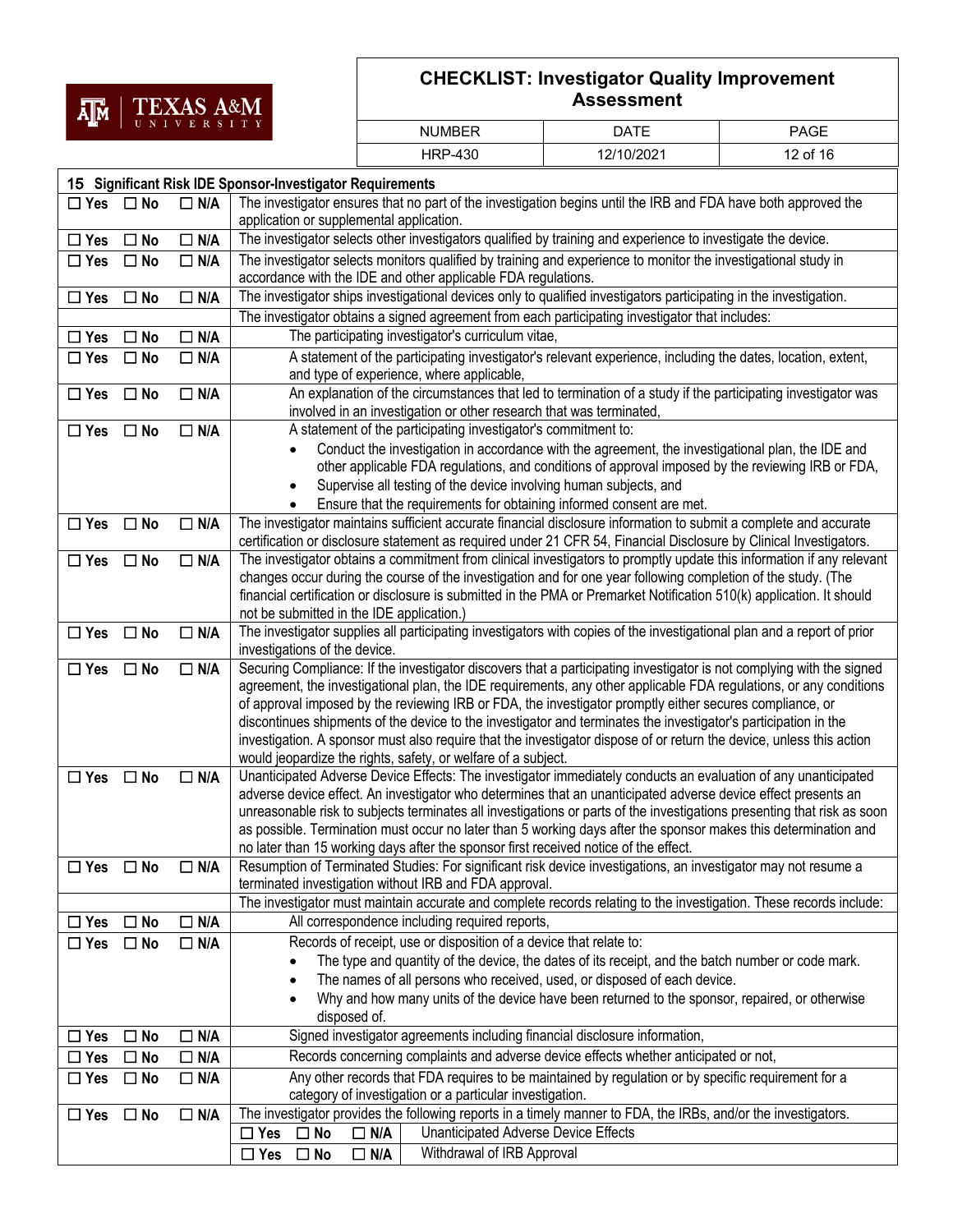### **TR** | TEXAS A&M

| А∥м                                      |              |            |                                                                                                                                                                                                                                      |                                                                                                              |                                       |                                                                                                                               |          |  |
|------------------------------------------|--------------|------------|--------------------------------------------------------------------------------------------------------------------------------------------------------------------------------------------------------------------------------------|--------------------------------------------------------------------------------------------------------------|---------------------------------------|-------------------------------------------------------------------------------------------------------------------------------|----------|--|
| UNIVERSITY                               |              |            |                                                                                                                                                                                                                                      | <b>NUMBER</b>                                                                                                | <b>DATE</b>                           | <b>PAGE</b>                                                                                                                   |          |  |
|                                          |              |            |                                                                                                                                                                                                                                      |                                                                                                              | <b>HRP-430</b>                        | 12/10/2021                                                                                                                    | 13 of 16 |  |
| $\Box$ N/A<br>$\Box$ Yes<br>$\square$ No |              |            |                                                                                                                                                                                                                                      |                                                                                                              | Withdrawal of FDA Approval            |                                                                                                                               |          |  |
|                                          |              |            | $\Box$ Yes<br>$\square$ No                                                                                                                                                                                                           | $\Box$ N/A                                                                                                   | <b>Current List of Investigators</b>  |                                                                                                                               |          |  |
| $\square$ No<br>$\Box$ Yes               |              |            | $\Box$ N/A                                                                                                                                                                                                                           | Progress Reports                                                                                             |                                       |                                                                                                                               |          |  |
| $\Box$ Yes<br>$\square$ No               |              |            |                                                                                                                                                                                                                                      | $\Box$ N/A                                                                                                   | Recalls and Device Disposition        |                                                                                                                               |          |  |
| $\Box$ Yes<br>$\square$ No               |              |            | $\Box$ N/A                                                                                                                                                                                                                           | <b>Final Report</b>                                                                                          |                                       |                                                                                                                               |          |  |
|                                          |              |            | $\Box$ Yes<br>$\square$ No                                                                                                                                                                                                           | $\square$ N/A                                                                                                | Informed consent                      |                                                                                                                               |          |  |
|                                          |              |            | $\Box$ Yes<br>$\square$ No                                                                                                                                                                                                           | $\Box$ N/A                                                                                                   | Significant Risk Device Determination |                                                                                                                               |          |  |
|                                          |              |            | $\square$ Yes<br>$\square$ No                                                                                                                                                                                                        | $\Box$ N/A                                                                                                   | <b>Other Reports</b>                  |                                                                                                                               |          |  |
| $\Box$ Yes                               | $\Box$ No    | $\Box$ N/A |                                                                                                                                                                                                                                      |                                                                                                              |                                       | The investigational device or its immediate package bears a label with the following information:                             |          |  |
|                                          |              |            | $\bullet$                                                                                                                                                                                                                            |                                                                                                              |                                       | The name and place of business of the manufacturer, packer, or distributor;                                                   |          |  |
|                                          |              |            |                                                                                                                                                                                                                                      | The quantity of contents, if appropriate; and                                                                |                                       |                                                                                                                               |          |  |
|                                          |              |            | The statement, "CAUTION -- Investigational device. Limited by Federal (or United States) law to<br>investigational use."                                                                                                             |                                                                                                              |                                       |                                                                                                                               |          |  |
| $\Box$ Yes                               | $\square$ No | $\Box$ N/A |                                                                                                                                                                                                                                      |                                                                                                              |                                       | The label describes all relevant contraindications, hazards, adverse effects, interfering substances or devices,              |          |  |
|                                          |              |            |                                                                                                                                                                                                                                      | warnings, and precautions.                                                                                   |                                       |                                                                                                                               |          |  |
| $\square$ Yes                            | $\square$ No | $\Box$ N/A |                                                                                                                                                                                                                                      |                                                                                                              |                                       | The labeling of an investigational device does not contain any false or misleading statements nor imply that the              |          |  |
|                                          |              |            | device is safe or effective for the purposes being investigated.                                                                                                                                                                     |                                                                                                              |                                       |                                                                                                                               |          |  |
| $\Box$ Yes                               | $\square$ No | $\Box$ N/A | The investigator provides detailed information on device labeling in the investigational protocol. This information<br>may vary depending on the device and the nature of the study. Product labeling should be sufficient to ensure |                                                                                                              |                                       |                                                                                                                               |          |  |
|                                          |              |            | stability of the test article for the duration of the study (storage requirements, calibration procedures), bear                                                                                                                     |                                                                                                              |                                       |                                                                                                                               |          |  |
|                                          |              |            | sufficient directions for proper administration, and detail procedures to follow in the event of patient injury.                                                                                                                     |                                                                                                              |                                       |                                                                                                                               |          |  |
| $\Box$ Yes                               | $\square$ No | $\Box$ N/A |                                                                                                                                                                                                                                      |                                                                                                              |                                       | The investigator, or any person acting for or on behalf of the investigator does not:                                         |          |  |
|                                          |              |            | Promote or test market an investigational device, until after FDA has approved the device for commercial                                                                                                                             |                                                                                                              |                                       |                                                                                                                               |          |  |
|                                          |              |            | distribution.                                                                                                                                                                                                                        |                                                                                                              |                                       |                                                                                                                               |          |  |
|                                          |              |            | Commercialize an investigational device by charging the subjects or investigators a higher price than that                                                                                                                           |                                                                                                              |                                       |                                                                                                                               |          |  |
|                                          |              |            | necessary to recover costs of manufacture, research, development, and handling.<br>Unduly prolong an investigation. If data developed by the investigation indicate that premarket approval                                          |                                                                                                              |                                       |                                                                                                                               |          |  |
|                                          |              |            | (PMA) cannot be justified, the sponsor must promptly terminate the investigation.                                                                                                                                                    |                                                                                                              |                                       |                                                                                                                               |          |  |
|                                          |              |            | Represent that an investigational device is safe or effective.                                                                                                                                                                       |                                                                                                              |                                       |                                                                                                                               |          |  |
| $\Box$ Yes                               | $\square$ No | $\Box$ N/A |                                                                                                                                                                                                                                      | Advertisements have been reviewed and approved by the IRB to assure that they are not unduly coercive and do |                                       |                                                                                                                               |          |  |
|                                          |              |            |                                                                                                                                                                                                                                      |                                                                                                              |                                       | not promise a certainty of cure beyond what is outlined in the consent and the protocol. No claims are made, either           |          |  |
|                                          |              |            |                                                                                                                                                                                                                                      |                                                                                                              |                                       | explicitly or implicitly, that the device is safe or effective for the purposes under investigation, or that the test article |          |  |
|                                          |              |            | is known to be equivalent or superior to any other device.                                                                                                                                                                           |                                                                                                              |                                       |                                                                                                                               |          |  |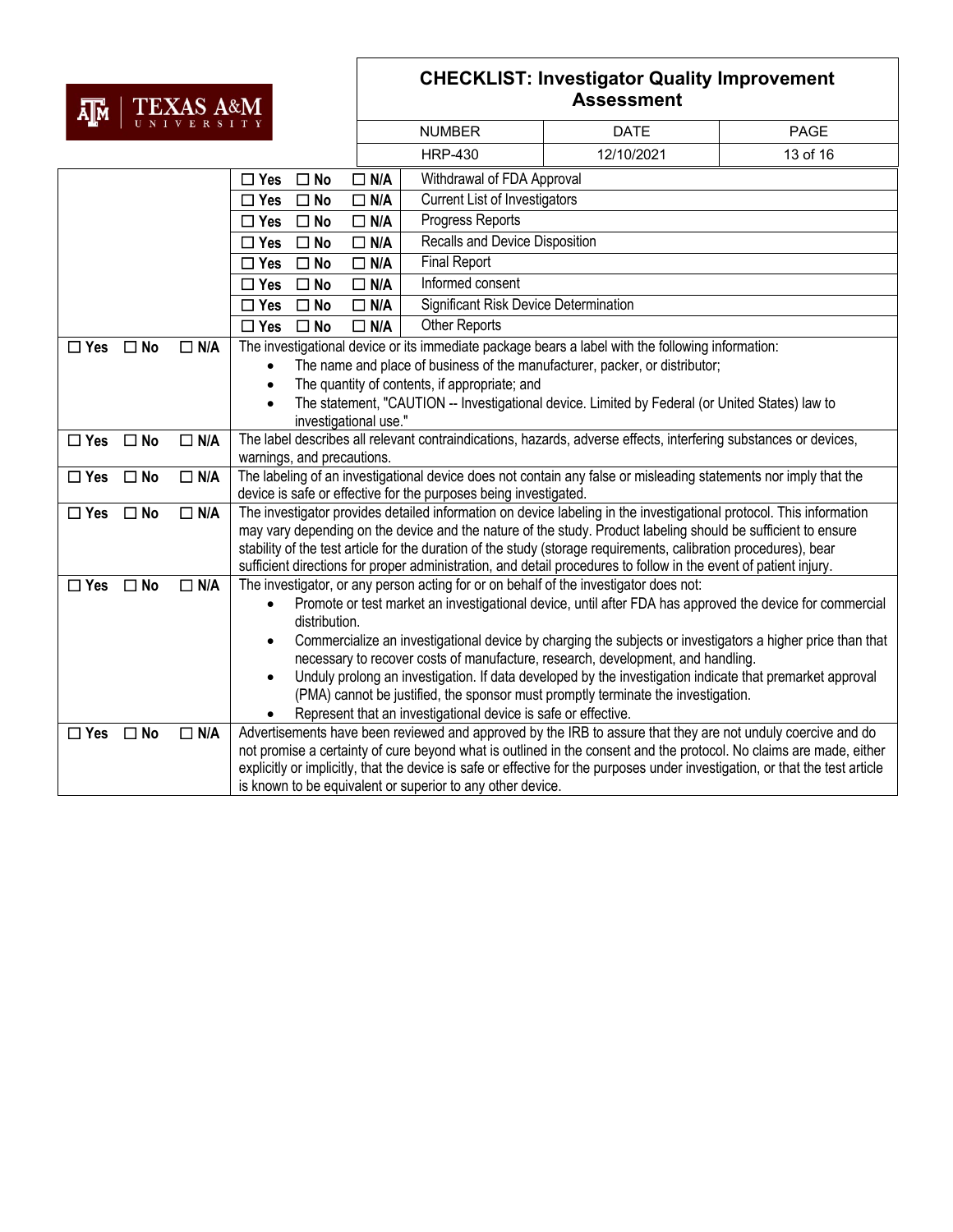

| <b>NUMBER</b>  | ר ATF      | <b>PAGE</b> |
|----------------|------------|-------------|
| <b>HRP-430</b> | 12/10/2021 | 14 of 16    |

| 16 Abbreviated IDE Sponsor-Investigator Requirements |                                                                                                                                                                                                                                                                                                                                                                    |  |  |  |  |
|------------------------------------------------------|--------------------------------------------------------------------------------------------------------------------------------------------------------------------------------------------------------------------------------------------------------------------------------------------------------------------------------------------------------------------|--|--|--|--|
| $\Box$ No<br>$\square$ Yes                           | The device is labeled with the name and place of business of the manufacturer. 21 CFR $\S812.2(b)(1)(i)$                                                                                                                                                                                                                                                           |  |  |  |  |
| $\Box$ Yes<br>$\Box$ No                              | The device is labeled with the following statement: "CAUTION-Investigational device. Limited by Federal (or United<br>States) law to investigational use." 21 CFR §812.2(b)(1)(i)                                                                                                                                                                                  |  |  |  |  |
| $\Box$ Yes<br>$\square$ No                           | The labeling describes all relevant contraindications, hazards, adverse effects, interfering substances or devices,<br>warnings, and precautions. 21 CFR §812.2(b)(1)(i)                                                                                                                                                                                           |  |  |  |  |
| $\Box$ Yes<br>$\Box$ No                              | The investigator has obtained IRB review and approval of the research. 21 CFR §812.2(b)(1)(ii)                                                                                                                                                                                                                                                                     |  |  |  |  |
| $\Box$ Yes<br>$\square$ No                           | The protocol includes a brief explanation of why the device is not a significant risk device. 21 CFR §812.2(b)(1)(ii)                                                                                                                                                                                                                                              |  |  |  |  |
| $\Box$ Yes<br>$\square$ No                           | The IRB has determined that the device is not a significant risk device. 21 CFR §812.2(b)(1)(ii)                                                                                                                                                                                                                                                                   |  |  |  |  |
| $\Box$ Yes<br>$\Box$ No                              | The IRB has documented that determination in the minutes along with the IRB's rationale for making that<br>determination. FDA Information Sheets for IRBs                                                                                                                                                                                                          |  |  |  |  |
| $\Box$ Yes<br>$\square$ No                           | The investigator has obtained informed consent of each subject in accordance with 21 CFR §50. 21 CFR<br>§812.2(b)(1)(iii).                                                                                                                                                                                                                                         |  |  |  |  |
| $\Box$ Yes<br>$\Box$ No<br>$\Box$ N/A                | Unless waived by the IRB, the investigator has documented informed consent of each subject in accordance with<br>21 CFR §50. 21 CFR §812.2(b)(1)(iii).                                                                                                                                                                                                             |  |  |  |  |
| $\Box$ Yes<br>$\square$ No                           | The investigator monitors the investigation for compliance. 21 CFR §812.2(b)(1)(iv)                                                                                                                                                                                                                                                                                |  |  |  |  |
| $\Box$ Yes<br>$\Box$ No<br>$\Box$ N/A                | The investigator immediately conducted an evaluation of any unanticipated adverse device effect. 21 CFR<br>§812.2(b)(1)(iv)                                                                                                                                                                                                                                        |  |  |  |  |
| $\Box$ N/A<br>$\Box$ Yes<br>$\square$ No             | If the investigator determined whether each unanticipated adverse device effect presented an unreasonable risk to<br>subjects. 21 CFR §812.2(b)(1)(iv)                                                                                                                                                                                                             |  |  |  |  |
| $\Box$ N/A<br>$\Box$ Yes<br>$\Box$ No                | If the investigator terminated all investigations or parts of investigations presenting that risk as soon as possible,<br>not later than 5 working days after making this determination. 21 CFR §812.2(b)(1)(iv)                                                                                                                                                   |  |  |  |  |
| $\Box$ N/A<br>$\Box$ Yes<br>$\square$ No             | If the investigator determined whether each unanticipated adverse device effect presented an unreasonable risk to<br>subjects, the investigator has to terminate all investigations or parts of investigations presenting that risk as soon<br>as possible, not later than 5 working days after the investigator makes this determination. 21 CFR §812.2(b)(1)(iv) |  |  |  |  |
| $\Box$ Yes<br>$\Box$ No                              | The investigator maintains the following records consolidated in one location and available for FDA inspection and<br>copying: 21 CFR §812.2(b)(1)(v)-(vi)                                                                                                                                                                                                         |  |  |  |  |
|                                                      | A statement of the extent to which the good manufacturing practice regulation in part 820 will be<br>$\Box$ Yes $\Box$ No<br>followed in manufacturing the device. 21 CFR $\S812.140(b)(4)(v)$                                                                                                                                                                     |  |  |  |  |
|                                                      | The name and intended use of the device and the objectives of the investigation. 21 CFR<br>$\Box$ Yes<br>$\square$ No<br>§812.140(b)(4)(i)                                                                                                                                                                                                                         |  |  |  |  |
|                                                      | A brief explanation of why the device is not a significant risk device. 21 CFR §812.140(b)(4)(ii)<br>$\square$ Yes<br>$\square$ No                                                                                                                                                                                                                                 |  |  |  |  |
|                                                      | The name and address of each investigator. 21 CFR §812.140(b)(4)(iii)<br>$\Box$ Yes<br>$\square$ No                                                                                                                                                                                                                                                                |  |  |  |  |
|                                                      | The name and address of each IRB that has reviewed the investigation. 21 CFR<br>$\Box$ Yes<br>$\square$ No<br>§812.140(b)(4)(iv)                                                                                                                                                                                                                                   |  |  |  |  |
|                                                      | Records concerning adverse device effects (whether anticipated or unanticipated) and<br>$\Box$ Yes<br>$\square$ No<br>complaints. 21 CFR §812.140(b)(5)                                                                                                                                                                                                            |  |  |  |  |
|                                                      | Records of each subject's case history and exposure to the device. 21 CFR §812.140(a)(3)(i)<br>$\Box$ No<br>$\Box$ Yes                                                                                                                                                                                                                                             |  |  |  |  |
|                                                      | Case report forms and supporting data. 21 CFR §812.140(a)(3)(i)<br>$\Box$ Yes<br>$\square$ No                                                                                                                                                                                                                                                                      |  |  |  |  |
|                                                      | Signed and dated consent forms. 21 CFR §812.140(a)(3)(i)<br>$\Box$ Yes<br>$\square$ No                                                                                                                                                                                                                                                                             |  |  |  |  |
|                                                      | Medical records including, for example, progress notes of the physician, the individual's hospital<br>$\Box$ Yes<br>$\Box$ No<br>chart(s), and the nurses' notes. 21 CFR $\S812.140(a)(3)(i)$                                                                                                                                                                      |  |  |  |  |
|                                                      | Documents evidencing informed consent. 21 CFR §812.140(a)(3)(i)<br>$\Box$ Yes<br>$\square$ No                                                                                                                                                                                                                                                                      |  |  |  |  |
|                                                      | For any use of a device by the investigator without informed consent, any written<br>$\Box$ N/A<br>$\Box$ Yes<br>$\square$ No<br>concurrence of a licensed physician and a brief description of the circumstances<br>justifying the failure to obtain informed consent. 21 CFR §812.140(a)(3)(i)                                                                   |  |  |  |  |
|                                                      | Documentation that informed consent was obtained prior to participation in the study. 21 CFR<br>$\Box$ Yes<br>$\square$ No<br>§812.140(a)(3)(i)                                                                                                                                                                                                                    |  |  |  |  |
|                                                      | The investigator makes the following reports to FDA: 21 CFR $\S812.2(b)(1)(v)$                                                                                                                                                                                                                                                                                     |  |  |  |  |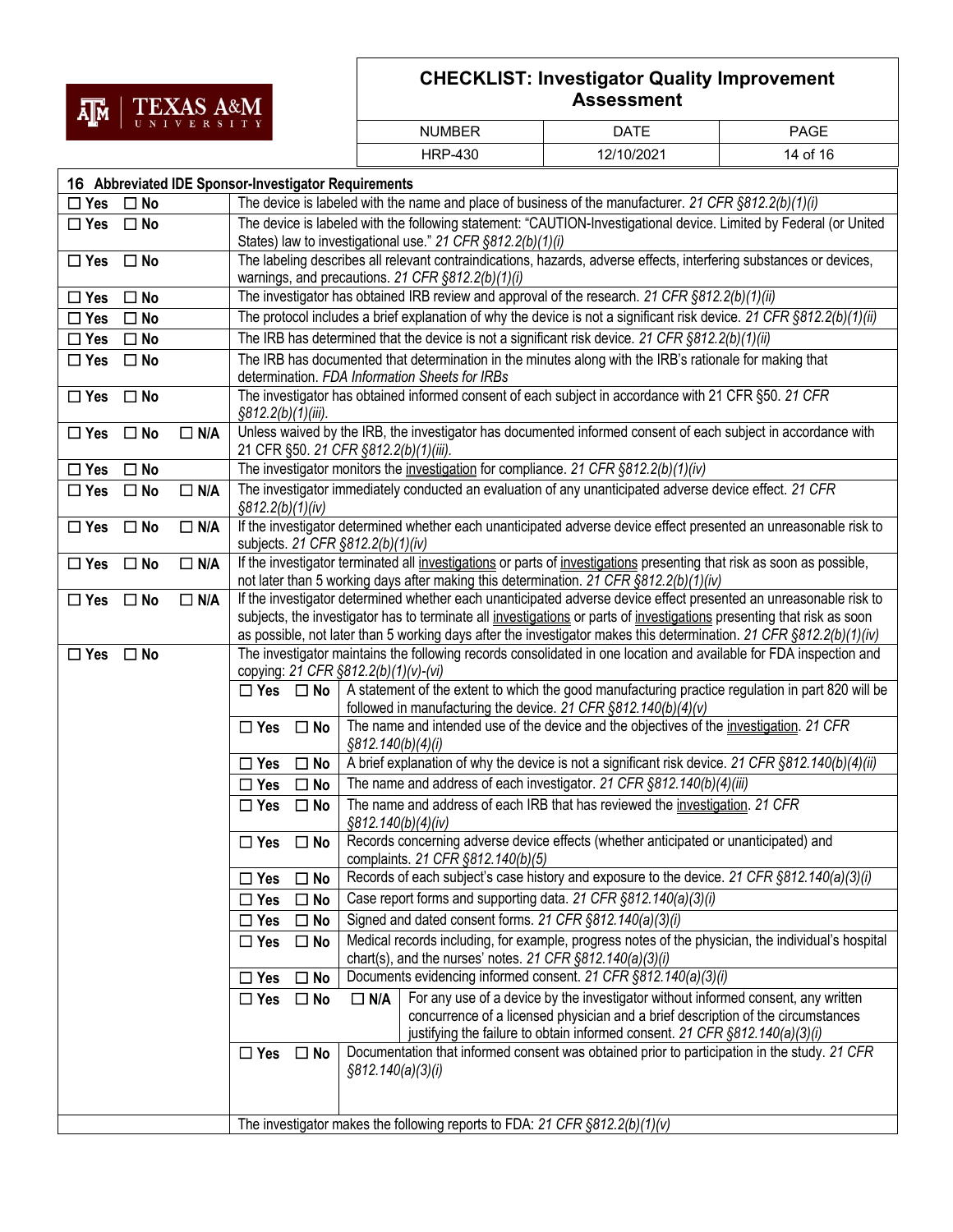## AM TEXAS A&M

| nik i<br>  UNIVERSITY         |                      |                            | <b>NUMBER</b>                                                                                                                                | <b>DATE</b>                                                                                                                                                                                                                                                                                                                                                                            | <b>PAGE</b>                                                                                                                                                                                                                                  |          |  |
|-------------------------------|----------------------|----------------------------|----------------------------------------------------------------------------------------------------------------------------------------------|----------------------------------------------------------------------------------------------------------------------------------------------------------------------------------------------------------------------------------------------------------------------------------------------------------------------------------------------------------------------------------------|----------------------------------------------------------------------------------------------------------------------------------------------------------------------------------------------------------------------------------------------|----------|--|
|                               |                      |                            |                                                                                                                                              | <b>HRP-430</b>                                                                                                                                                                                                                                                                                                                                                                         | 12/10/2021                                                                                                                                                                                                                                   | 15 of 16 |  |
| $\square$ Yes<br>$\square$ No | $\Box$ Yes           | $\square$ No               | $\Box$ N/A                                                                                                                                   | Unanticipated adverse device effects. An evaluation of an unanticipated adverse<br>device effect under §812.46(b) was reported to FDA and the IRB within 10 working<br>days after the sponsor first receives notice of the effect. Thereafter the investigator<br>submitted additional reports concerning the effect as FDA requested. 21 CFR<br>§812.140(a)(1); 21 CFR §812.150(b)(1) |                                                                                                                                                                                                                                              |          |  |
|                               | $\Box$ Yes           | $\square$ No               | $\Box$ N/A                                                                                                                                   | Withdrawal of IRB approval. The investigator notified FDA of any withdrawal of<br>approval of an investigation or a part of an investigation by the IRB within 5 working<br>days after receipt of the withdrawal of approval. 21 CFR §812.140(a)(2); 21 CFR<br>§812.150(b)(2)                                                                                                          |                                                                                                                                                                                                                                              |          |  |
|                               | $\Box$ Yes           | $\square$ No               | $\Box$ N/A                                                                                                                                   | Withdrawal of FDA approval. The investigator notified the IRB and participating<br>investigators of any withdrawal of FDA approval of the investigation, and did so<br>within 5 working days after receipt of notice of the withdrawal of approval. 21 CFR<br>§812.150(b)(3)                                                                                                           |                                                                                                                                                                                                                                              |          |  |
|                               | $\Box$ Yes $\Box$ No |                            | $\Box$ N/A                                                                                                                                   | Progress reports. At regular intervals, and at least yearly, the investigator submitted<br>progress reports to the monitor and the IRB. 21 CFR §812.140(a)(3); 21 CFR<br>§812.150(b)(5)                                                                                                                                                                                                |                                                                                                                                                                                                                                              |          |  |
|                               | $\Box$ Yes           | $\square$ No               | $\Box$ N/A                                                                                                                                   | Recall and device disposition. The investigator notified FDA and the IRB of any<br>return, repair, or disposal of any units of a device. Such notice occurred within 30<br>working days after the request was made and stated why the request was made. 21<br>CFR §812.150(b)(6)                                                                                                       |                                                                                                                                                                                                                                              |          |  |
|                               | $\Box$ Yes           | $\square$ No               | The investigator submitted a final report to the IRB within 6 months after termination<br>$\Box$ N/A<br>or completion. 21 CFR §812.150(b)(7) |                                                                                                                                                                                                                                                                                                                                                                                        |                                                                                                                                                                                                                                              |          |  |
|                               | $\Box$ Yes           | $\square$ No               | $\Box$ N/A                                                                                                                                   |                                                                                                                                                                                                                                                                                                                                                                                        | Informed consent. The investigator submitted to FDA and the IRB a copy of any use<br>of a device without obtaining informed consent, within 5 working days of receipt of<br>notice of such use. 21 CFR §812.140(a)(5); 21 CFR §812.150(b)(8) |          |  |
|                               | $\Box$ Yes           | $\square$ No               | $\Box$ N/A                                                                                                                                   | Significant risk device determinations. If the IRB determined that a device was a<br>significant risk device, the investigator submitted to FDA a report of the IRB's<br>determination within 5 working days after first learning of the IRB's determination. 21<br>CFR §812.150(b)(9)                                                                                                 |                                                                                                                                                                                                                                              |          |  |
|                               | $\Box$ Yes           | $\square$ No               | $\Box$ N/A                                                                                                                                   | §812.150(b)(10)                                                                                                                                                                                                                                                                                                                                                                        | Other. The investigator, upon request by the IRB or FDA, provided accurate,<br>complete, and current information about any aspect of the investigation. 21 CFR                                                                               |          |  |
| $\Box$ Yes<br>$\Box$ No       |                      | The investigator does not: |                                                                                                                                              |                                                                                                                                                                                                                                                                                                                                                                                        |                                                                                                                                                                                                                                              |          |  |
|                               | $\Box$ Yes           | $\square$ No               | Promote or test market the device. 21 CFR §812.7(a)                                                                                          |                                                                                                                                                                                                                                                                                                                                                                                        |                                                                                                                                                                                                                                              |          |  |
|                               | $\Box$ Yes           | $\square$ No               |                                                                                                                                              | Commercialize the device by charging the subjects a price larger than that necessary to recover<br>costs of manufacture, research, development, and handling. 21 CFR §812.7(b)                                                                                                                                                                                                         |                                                                                                                                                                                                                                              |          |  |
|                               | $\square$ Yes        | $\square$ No               |                                                                                                                                              | Unduly prolong an investigation. 21 CFR §812.7(c)                                                                                                                                                                                                                                                                                                                                      |                                                                                                                                                                                                                                              |          |  |
|                               | $\square$ Yes        | $\square$ No               | Represent that an investigational device is safe or effective. 21 CFR §812.7(d)                                                              |                                                                                                                                                                                                                                                                                                                                                                                        |                                                                                                                                                                                                                                              |          |  |